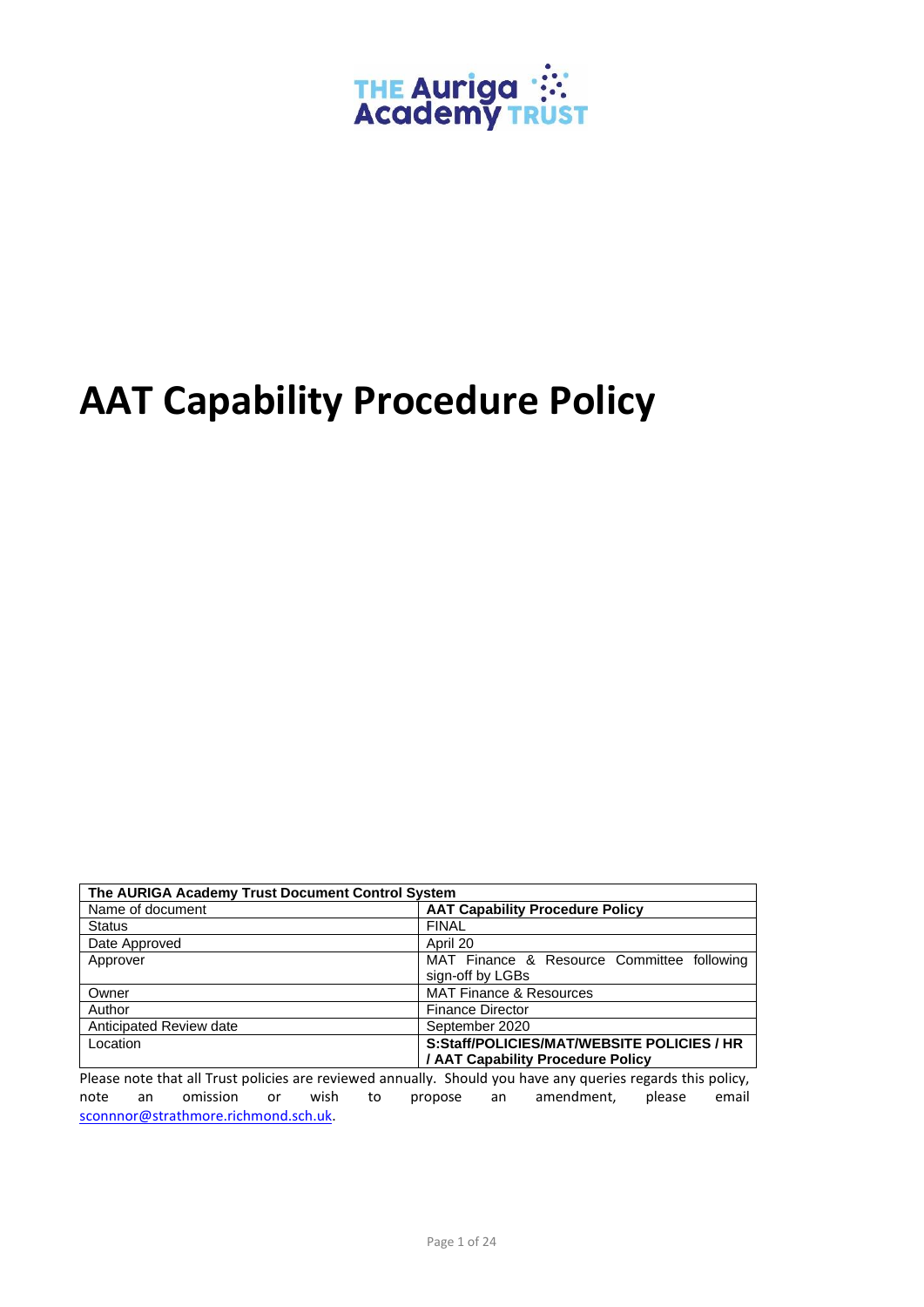| <b>Section</b>     |                                                                                                     |                                                                    | Page           |  |  |  |
|--------------------|-----------------------------------------------------------------------------------------------------|--------------------------------------------------------------------|----------------|--|--|--|
| 1.                 | <b>Scope</b>                                                                                        |                                                                    |                |  |  |  |
| 2.                 |                                                                                                     | <b>Policy/Purpose</b>                                              |                |  |  |  |
| 3.                 |                                                                                                     | Reducing the risk of poor performance                              |                |  |  |  |
| 4.                 |                                                                                                     | <b>Monitoring and Review Periods</b>                               |                |  |  |  |
| 5.                 |                                                                                                     | <b>Warnings within the Procedure</b>                               |                |  |  |  |
| 6.                 |                                                                                                     | Prior to Commencing Formal action under the Capability Procedure   |                |  |  |  |
| 7.                 | <b>Capability Procedure</b>                                                                         |                                                                    |                |  |  |  |
|                    | 7.1<br><b>Stage 1 - Formal Capability Meeting</b>                                                   |                                                                    | 6              |  |  |  |
|                    | 7.2                                                                                                 | Monitoring and Review Period following a Formal Capability Meeting | $\overline{ }$ |  |  |  |
|                    | <b>Stage 2 - Formal Review Meeting</b><br>7.3                                                       |                                                                    |                |  |  |  |
|                    | 7.4                                                                                                 | Monitoring and Review Period following a Formal Review Meeting     | 8              |  |  |  |
|                    | 7.5                                                                                                 | <b>Decision Meeting</b>                                            | 8              |  |  |  |
|                    | 7.6                                                                                                 | <b>Suspension</b>                                                  | 8              |  |  |  |
|                    | 7.7                                                                                                 | <b>Stage 3 - Capability Review Hearing</b>                         | 9              |  |  |  |
|                    | 7.8                                                                                                 | <b>Notice Periods</b>                                              | 10             |  |  |  |
|                    | 7.9                                                                                                 | <b>Appeal Hearing</b>                                              | 10             |  |  |  |
| 8.                 | Reverting to the Performance Appraisal/Management Process from Capability                           |                                                                    |                |  |  |  |
| 9.                 |                                                                                                     | <b>Grievances</b>                                                  |                |  |  |  |
| 10.                | <b>Sickness Absence</b>                                                                             |                                                                    |                |  |  |  |
| 11.                | <b>Employment References to Prospective Employers</b>                                               |                                                                    |                |  |  |  |
|                    | 11.1                                                                                                | <b>Teachers</b>                                                    | 11             |  |  |  |
|                    | 11.2                                                                                                | <b>Support Staff</b>                                               | 11             |  |  |  |
| <b>Appendix 1</b>  | <b>Capability Procedure - Flowchart</b>                                                             |                                                                    |                |  |  |  |
| <b>Appendix 2</b>  |                                                                                                     | <b>Notification of Formal Capability Meeting</b>                   |                |  |  |  |
| <b>Appendix 3</b>  |                                                                                                     | Notification of Outcome of Formal Capability Meeting               |                |  |  |  |
| <b>Appendix 4</b>  | <b>Notification of Formal Review Meeting</b>                                                        |                                                                    |                |  |  |  |
| <b>Appendix 5</b>  | Notification of Outcome of Formal Review Meeting (Insufficient Improvement)                         |                                                                    |                |  |  |  |
| <b>Appendix 6</b>  | <b>Notification of Decision Meeting</b>                                                             |                                                                    |                |  |  |  |
| <b>Appendix 7</b>  | Notification of Outcome of Decision Meeting (Insufficient Improvement)                              |                                                                    |                |  |  |  |
| <b>Appendix 8</b>  | Notification of Confirmation of Improvement in Performance<br>19                                    |                                                                    |                |  |  |  |
| <b>Appendix 9</b>  | Notification of Extension of Review Period following Formal Review/Decision<br>20<br><b>Meeting</b> |                                                                    |                |  |  |  |
| <b>Appendix 10</b> | <b>Notification of Suspension</b><br>21                                                             |                                                                    |                |  |  |  |
| <b>Appendix 11</b> | <b>Notification of Capability Review Hearing</b><br>22                                              |                                                                    |                |  |  |  |
| <b>Appendix 12</b> | <b>Notification of Outcome of Capability Review Hearing</b><br>23                                   |                                                                    |                |  |  |  |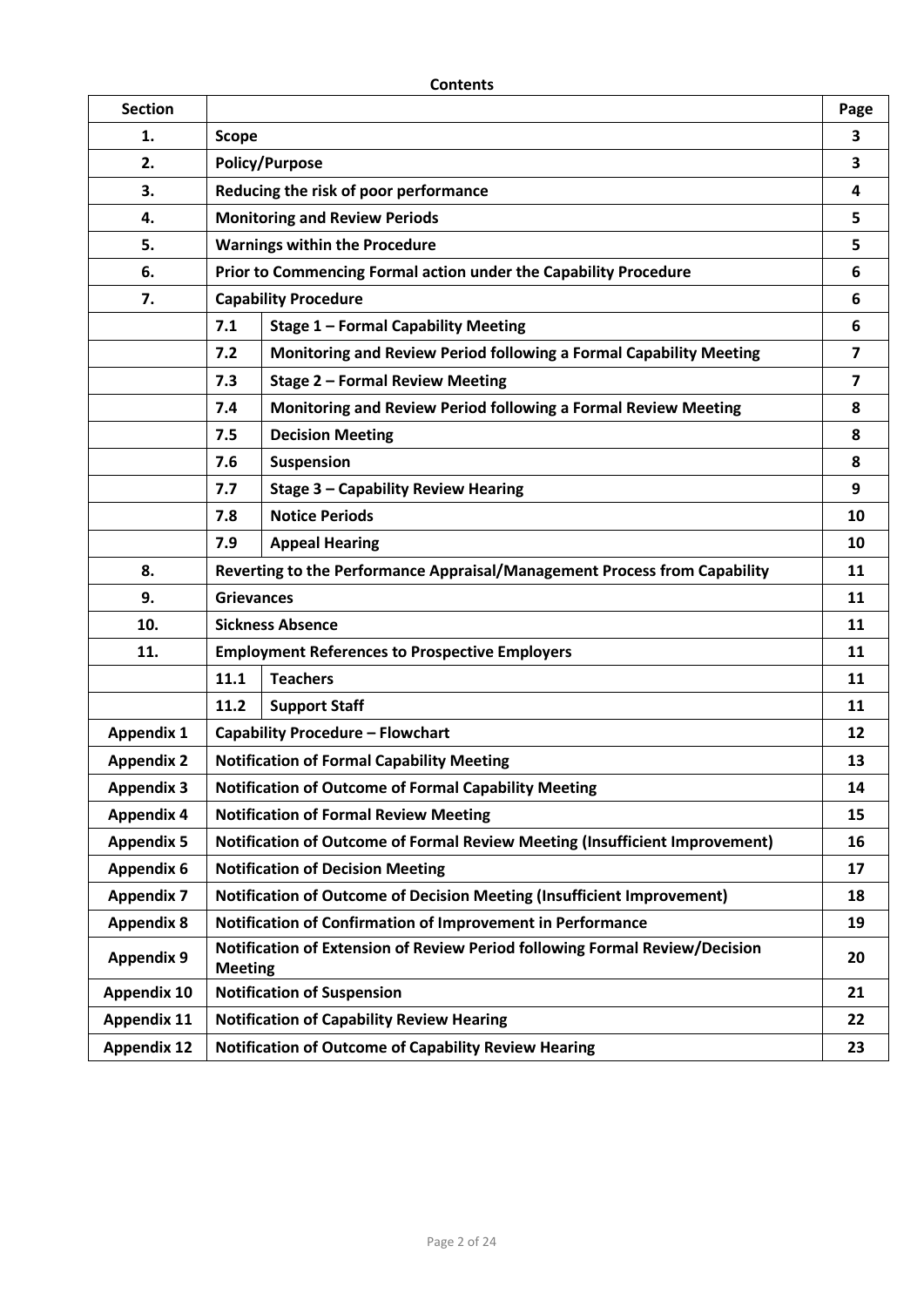#### **1. Scope**

This procedure applies to all employees of The Auriga academy Trust to deal with poor performance due to lack of capability resulting from a lack of knowledge, skill, ability, experience or health. Poor performance due to lack of application, or wilful carelessness or negligence should be dealt with as misconduct through the school's Disciplinary Procedure.

The procedure does not apply to support staff during their probationary period or Newly Qualified Teachers during their induction year.

The recognised trade unions have been consulted.

## **2. Policy/Purpose**

The aim of this policy is to identify and address poor standards of performance and/or lack of capability resulting from a lack of knowledge, skill, ability, experience or health. (Note: Attendance issues resulting from sickness absence are dealt with through the school's Managing Attendance Policy, however on occasions poor health where the employee is at work may result in capability issues. Headteachers and line managers are advised to take advice from the Trust's HR Consultant (Schools HR) if this seems to be the case).

This policy provides a fair and consistent process to support an employee to improve their performance to acceptable and agreed standards.

It is important to recognise that genuine incapability is not misconduct and should be treated supportively. It can occur for a variety of reasons e.g.; previous learned skills have now been overtaken by new technology; reorganisation or changing patterns of work; increased complexity; revised working methods; increased expectations; revised standards etc. There is an expectation that all employees are provided with the appropriate support, assistance and training to develop new skills to fulfil their duties and responsibilities.

The continued success of the school is dependent on its employees achieving and maintaining high standards of performance in their roles, and it is the responsibility of every manager and supervisor to: -

- Regularly monitor performance of employees through the school's performance appraisal/management processes.
- Ensure that required standards of performance are achieved
- Ensure that their employees have up to date job descriptions
- Deal with and seek to remedy any performance issues promptly and effectively

Employees are entitled to: -

- Be informed of the specific areas of work where there are concerns about performance
- Be offered the opportunity to fully discuss and respond to the issues
- Be given an opportunity to improve with appropriate support in place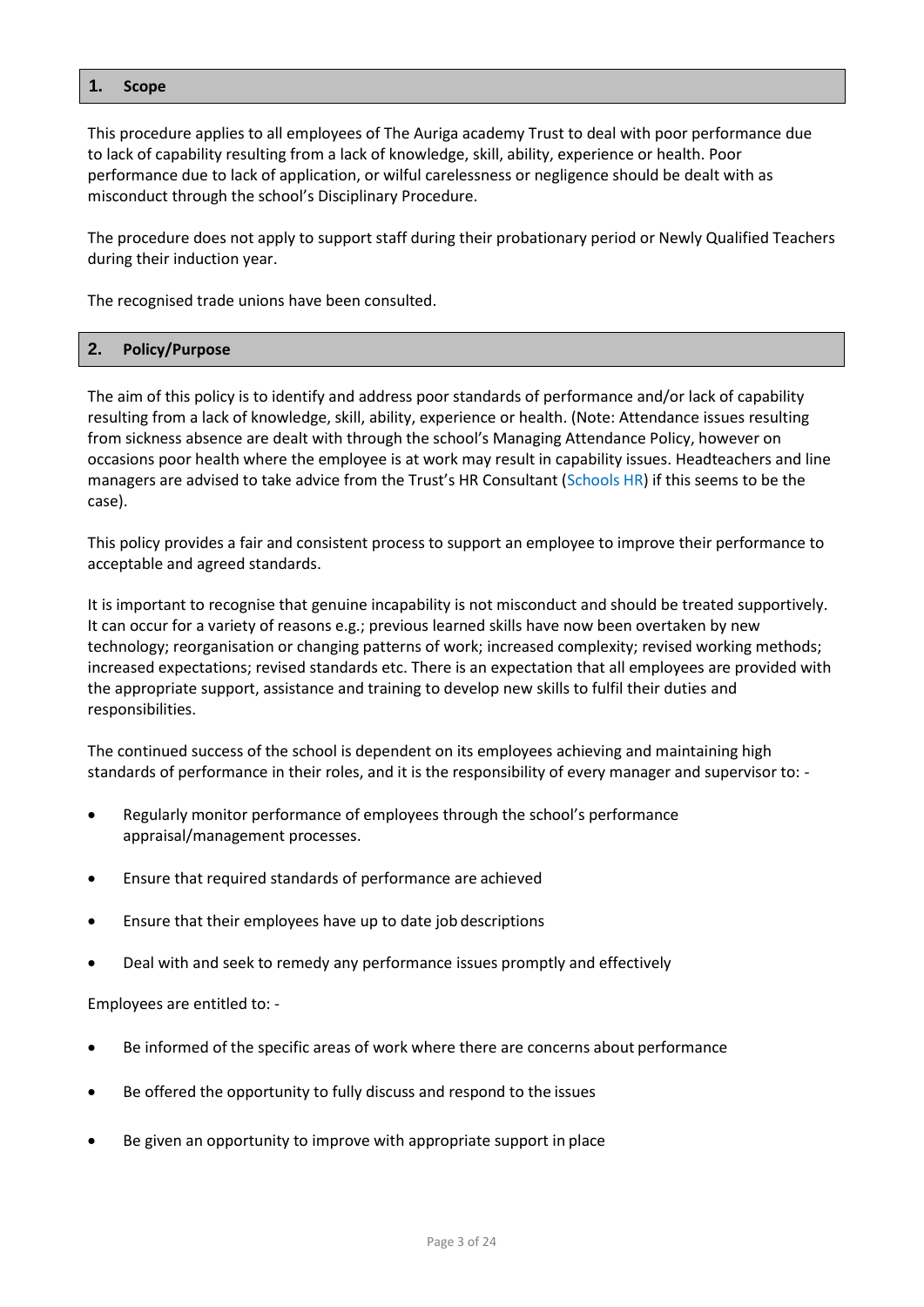- Be accompanied by a trade union representative or a work colleague, at the formal meetings and hearing within this procedure. If the employee's representative cannot reasonably attend the meeting, there is an obligation on the school to rearrange the meeting on one occasion. In such circumstances, another date can be put forward so long as it is within **5 working days** after the original date. If the employee is not a member of a trade union and is unable to find a suitable work colleague to support them, they can make a request to the school to bring a friend.
- Be treated fairly and consistently with any decisions taken being the result of a fair and reasonable process
- Have the consequences of any failure to meet the required standards fully explained at each stage of the procedure
- To appeal against a warning or a decision to dismiss.

It should be ensured that confidentiality is maintained. A matter subject to the following proceedings should only be discussed on a need-to-know basis and then normally with the knowledge of the employee concerned.

If at any stage in the process poor work performance is attributed to misconduct such as wilful negligence, laziness, carelessness or other wilful acts, the school's Disciplinary Procedure should be invoked.

Where capability issues may be attributed to disability, the school must seek to provide reasonable adjustments. Advice should be sought from the Trust's HR Consultant (Schools HR) and, where appropriate, from Occupational Health.

This policy provides for a range of appropriate actions to be taken according to the significance and seriousness of the performance issue. Redeployment, demotion or dismissal should only take place following a Capability Review Hearing.

## **3. Reducing the risk of Poor Performance**

To minimise the risk of problems arising relating to capability, managers and supervisors should ensure that: -

- Job descriptions accurately describe the main purpose, scope, tasks and responsibilities of the job and should be current and relevant.
- Recruitment and selection is thorough to ensure that only those with the necessary skills and abilities to do the job are appointed.
- Standards of performance are set and explained with arrangements in place for training and supervision and that the employee understands what is expected of them.
- For support staff, performance must be carefully monitored during the probationary period to identify specific development needs and check that performance is developing as expected.
- Performance is discussed regularly with each employee so that they are aware of how they are doing. There should be no surprises at any performance review meeting as any concerns in performance should be discussed with the employee at the earliest opportunity. It must be noted that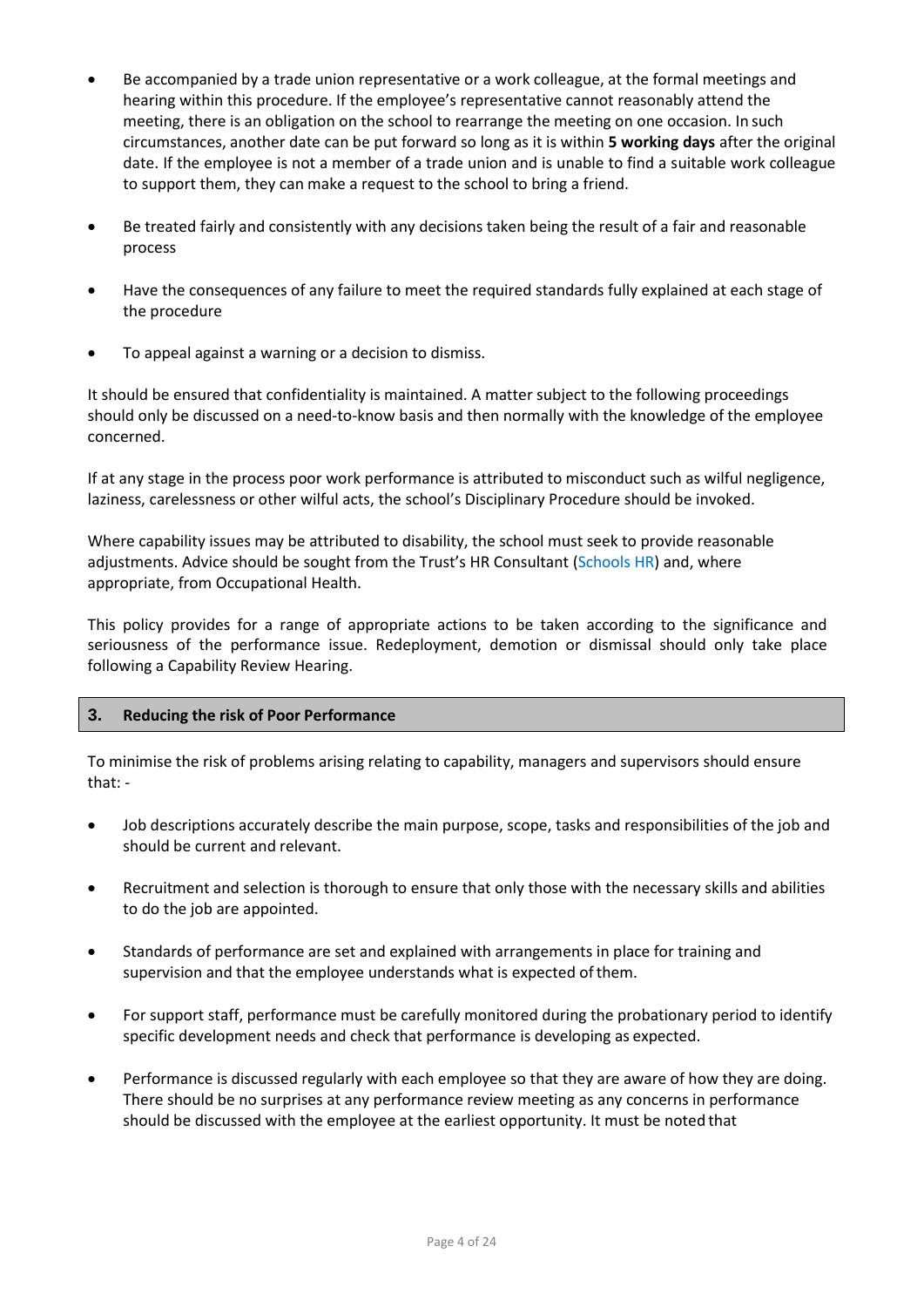performance reviews carried out as part of the performance appraisal/management process should not be considered as a formal stage of this procedure.

- Consequences of not meeting the required standard are fully explained to the employee.
- Where standards change because of a management decision, such as the introduction of new technology or new methodologies etc., the employee is informed, trained as required and made fully aware of their new obligations and the required standards.
- Workloads are manageable and resources sufficient.
- The needs of an employee with a disability are discussed with them in relation to possible impact on performance. Advice may be sought from Occupational Health/ the Trust's HR Consultant (Schools HR) to consider any reasonable adjustments that may overcome potential difficulties.
- Special attention is given to ensuring that employees, for whom English may not be their first language, understand instructions and expected standards and targets.

#### **4. Monitoring and Review Periods**

Targets and review periods must be realistic and reasonable taking account of the nature of the job, extent of the failure to achieve the required performance standards and available training and support. For example, a job with few and simple tasks, a review period of no less than 10 working days may be reasonable, particularly where the lack of capability is in a task which is fundamental to the job. Where the job is complex and effectiveness cannot be assessed in a short time, a longer review period may be necessary. However, review periods should not exceed 30 working days.

When setting review periods, a consistent approach needs to be applied considering the nature of the job role and the extent of the underperformance.

The review period following a Final Written Warning can be reduced to no less than 20 working days where the Headteacher can demonstrate that the concerns are significantly serious and that the work of the employee is having a serious effect on the school's overall performance and/or is seriously jeopardising the children's education. Advice should be sought from the Trust's HR Consultant (Schools HR).

#### **5 Warnings within the Procedure**

The Headteacher can issue the following warnings at a Formal Capability Meeting/Formal Review Meeting, where performance remains unsatisfactory:

- Written warning to remain on record for a period of twelve months
- Final written warning to remain on record for a period of two years

The decision about which level of warning to issue will depend on the seriousness of the problem. If performance is unsatisfactory a written warning will normally be issued at a Formal Capability Meeting and will invoke a review period not exceeding 30 working days. However, in cases of particularly serious concerns, where the education of the children is in jeopardy, it would be reasonable to move directly to a final written warning and possibly invoking a shorter review period of no less than 20 working days.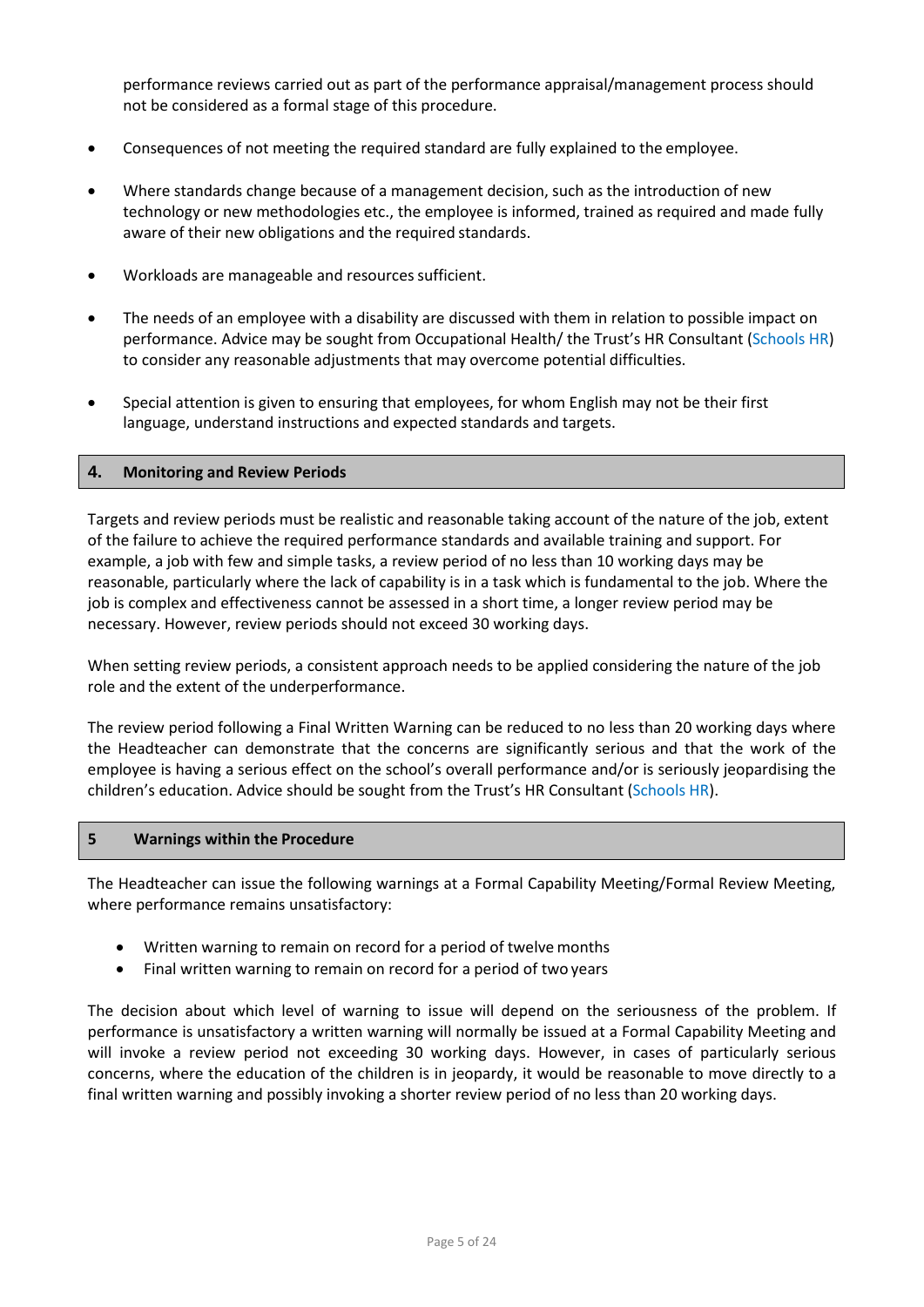#### **6. Initial Feedback Stage**

Employees should receive constructive feedback about their performance throughout the year and as soon as practicable. Feedback will highlight areas of strength as well as any areas that need attention. Where there are concerns about any aspect of the employee's performance the appraiser/line manager should meet the employee to:

- give clear feedback about the nature and seriousness of the concerns;
- give the employee the opportunity to comment and discuss the concerns;
- Set clear objectives for required improvement
- agree any support (e.g. coaching, mentoring, structured observations), that will be provided to help address those specific concerns;
- make clear how, and by when, the appraiser/line manager will review progress (it may be appropriate to revise objectives and modify support, and it will be necessary to allow sufficient time for improvement. The amount of time is up to the school but should reflect the seriousness of the concerns and should be no more than 30 working days);
- explain the implications and process if insufficient or no improvement is made e.g., impact on pay progression and potential to move to formal capability process

When progress is reviewed, if the appraiser/line manager is satisfied that the employee has made, or is making sufficient improvement, the appraisal/performance management process will continue as normal.

If, however, when the progress is reviewed, the appraiser/line manager is not satisfied with the progress, the employee will be notified in writing that the appraisal/performance management system will no longer apply and that their performance will be managed formally under the school's Capability Procedure.

## **7. Formal Capability Procedure**

## **7.1 Stage 1 - Formal Capability Meeting**

The meeting will be conducted by the Headteacher for all employees. Where the Headteacher is the subject of capability, the Chair of Governors will conduct the meeting.

The employee should be given at least 5 working days' written notice of the Formal Capability Meeting.

The notification will contain sufficient information about the concerns about performance and their possible consequences to enable the employee to prepare to answer the case at the meeting. It will also contain copies of any written evidence e.g., notes of meetings during feedback stage; details of the time and place of the meeting, and will advise the employee of their right to be accompanied by a trade union representative or a work colleague.

The Headteacher may conclude that there are insufficient grounds for pursuing the capability issue and that it would be more appropriate to continue to address the concerns through the performance appraisal/management process. In such cases, the capability procedure will come to an end.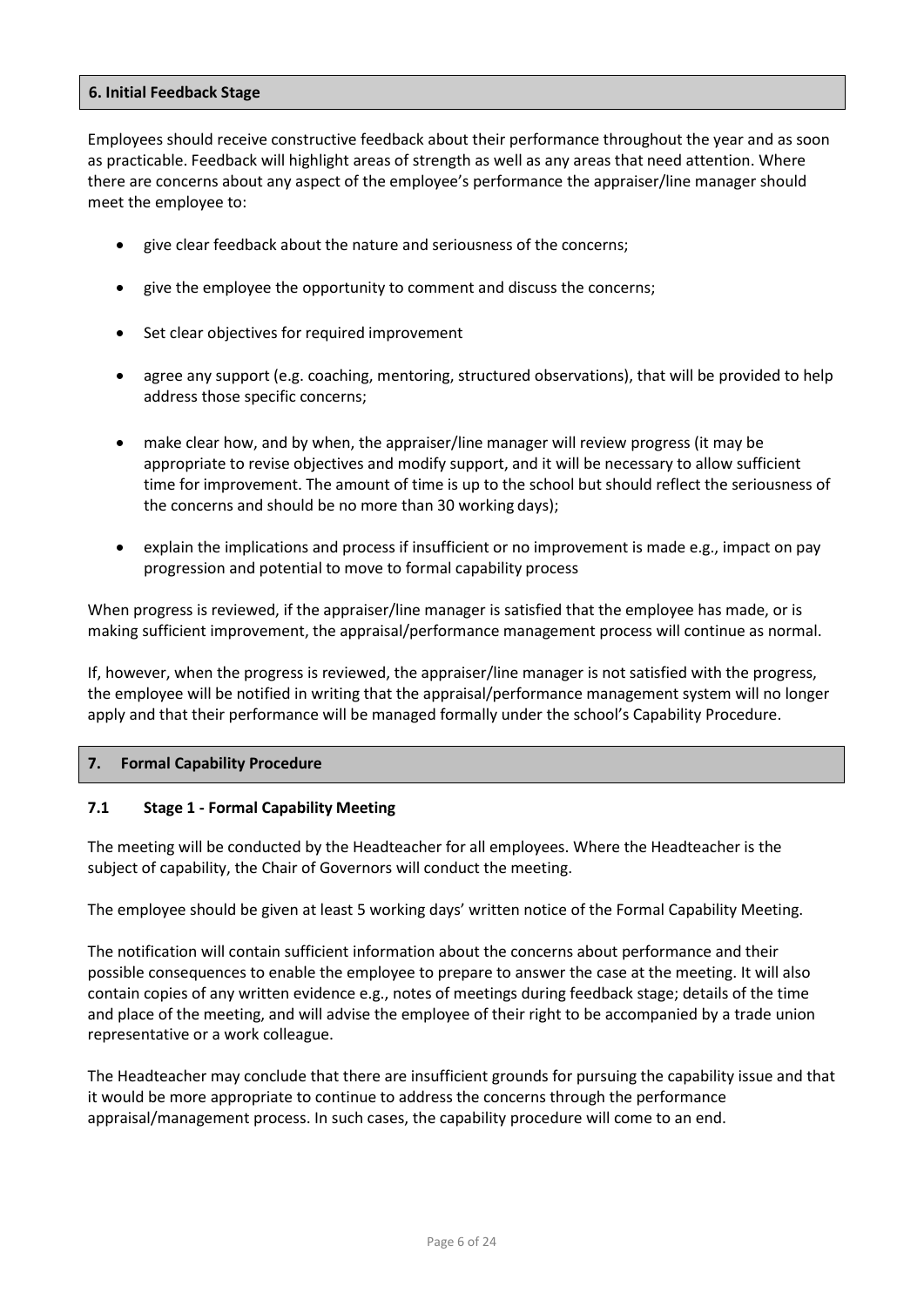The Headteacher may adjourn the meeting if it is felt that further investigation is needed, or that more time is needed in which to consider any additional information.

If during the meeting it becomes evident that the lack of performance is due to wilful carelessness or negligence, the Headteacher should adjourn the meeting and the matter should be dealt with under the school's Disciplinary Procedure

In other cases, the meeting will continue. During the meeting the Headteacher will:

- Identify the professional shortcomings
- Give clear guidance on the improved standard of performance needed to ensure that the employee can be removed from the formal capability procedure (this may include the setting of new objectives focused on the specific weaknesses that need to be addressed, any success criteria that might be appropriate and the evidence that will be used to assess whether or not the necessary improvement has been made)
- Explain any support that will be available to help the employee improve their performance
- Set out the timetable for improvement and explain how performance will be monitored and reviewed.
- Issue written/final written warning to the employee formally and advise that failure to improve within the set review period could lead to dismissal.

The outcome of the Formal Capability Meeting will be confirmed in writing to the employee within 5 working days of the meeting including time limits for appealing against the warning issued. A copy of the notes taken at the meeting will also be sent to the employee.

The review and monitoring of performance should continue as discussed at the Formal Capability Meeting whilst any appeal, which may be lodged by the employee, is being considered.

## **7.2 Monitoring and Review Period following a Formal Capability Meeting**

During the set review period the employee's performance will be monitored and reviewed as indicated in the Formal Capability Meeting and the recommended support will be provided. At the end of the set review period the employee will be invited to attend a Formal Review Meeting, unless they were issued with a final written warning, in which case they will be invited to a Decision Meeting (see below)

## **7.3 Stage 2 - Formal Review Meeting**

As with Stage 1, at least 5 working days' notice in writing will be given to the employee, and the notification will give details of the time and place of the meeting and will advise the employee of their right to be accompanied by a trade union representative or a work colleague.

If the Headteacher is satisfied that the teacher has made sufficient improvement, the Capability Procedure will cease and the performance appraisal/management process will re-start. In other cases:

• If significant progress has been made and there is confidence that more is likely, it may be appropriate to extend the monitoring and review period and if deemed appropriate, modify the support put in place. The period of extension should be in relation to the nature of the job and the level of underperformance but it should be no more than half the term of the original review period.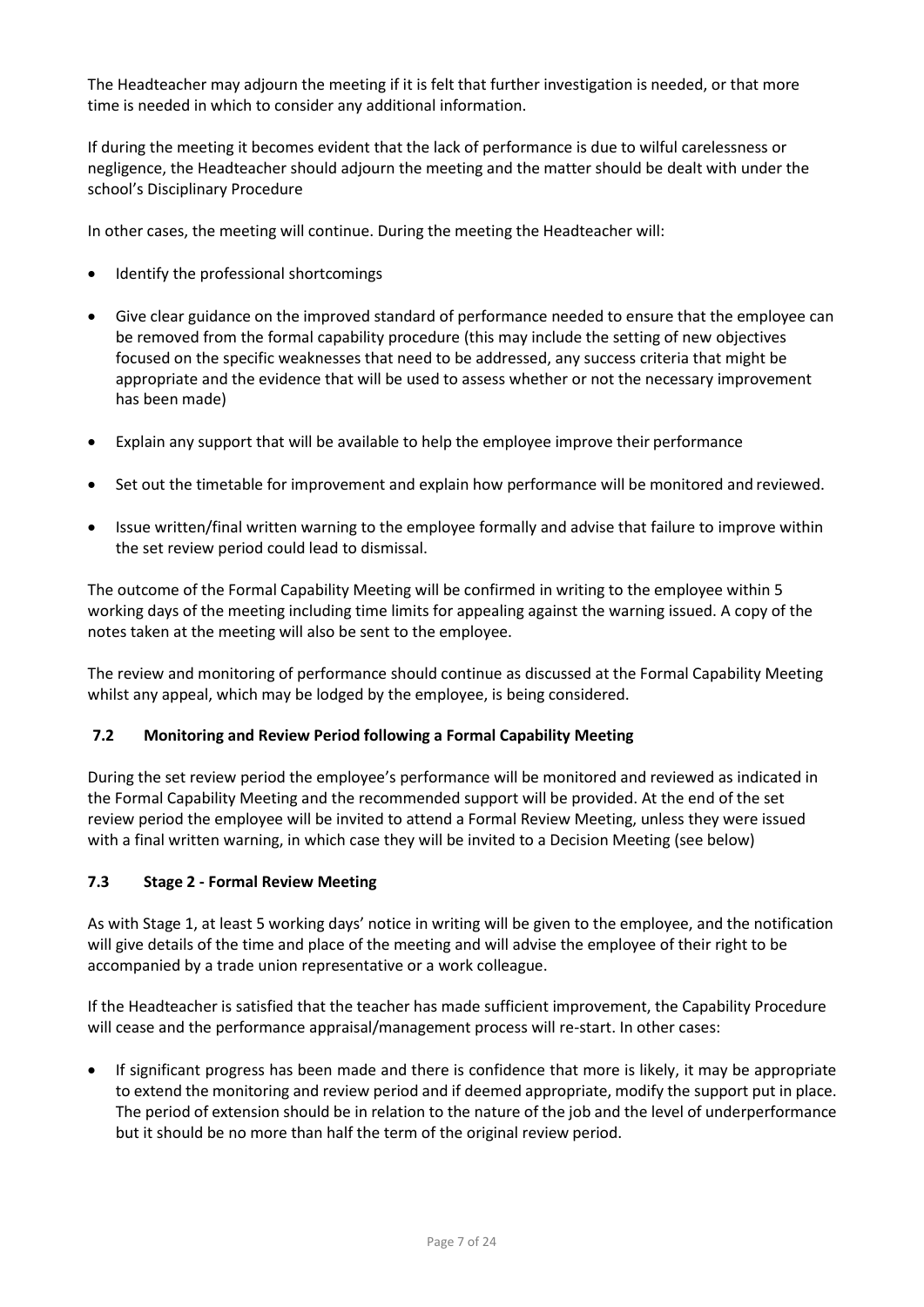If no or insufficient improvement has been made during the monitoring and review period, the employee will receive a final written warning.

The final written warning will invoke a further monitoring and review period of 30 working days which can be reduced, depending on the seriousness of the problem, to not less than 20 working days. The employee will be informed of:

- Where the concerns remain around performance
- Give clear guidance on the improved standard of performance needed to end the Capability Procedure
- Explain the support that will be available to help improve performance
- Set out the timetable for improvement and explain how performance will be monitored and reviewed

The outcome of the Formal Review Meeting will be confirmed in writing to the employee within 5 working days of the meeting including time limits for appealing against the warning issued. A copy of the notes taken at the meeting will also be sent to the employee.

The review and monitoring of performance should continue as discussed at the Formal Review Meeting whilst any appeal which may be lodged by the employee, is being considered.

## **7.4 Monitoring and Review Period following a Formal Review Meeting**

During the set review period the employee's performance will be monitored and reviewed as indicated in the Formal Review Meeting and the recommended support will be provided. At the end of the set review period the employee will be invited to attend a Decision Meeting.

## **7.5 Decision Meeting**

At the end of the monitoring and review period following a final written warning, the employee will be invited to attend a Decision Meeting. As with the other formal meetings, at least 5 working days' notice in writing will be given to the employee, and the notification will give details of the time and place of the meeting and will advise the employee of their right to be accompanied by a companion who may be a trade union representative or a work colleague.

- If significant progress has been made and there is confidence that more is likely, it may be appropriate to extend the monitoring and review period and if deemed appropriate, modify the support put in place. The period of extension should be in relation to the nature of the job and the level of underperformance but it should be no more than half the term of the original review period.
- If performance remains unsatisfactory, a recommendation to a Capability Review Hearing will be made that the employee should be dismissed.

The outcome of the Decision Meeting will be confirmed in writing to the employee within 5 working days of the meeting. A copy of the notes taken at the meeting will also be sent to the employee.

## **7.6 Suspension**

**If, at any stage during the procedure, the manager, following advice from Schools HR, considers the education of pupils to be jeopardised may consider suspending the employee.**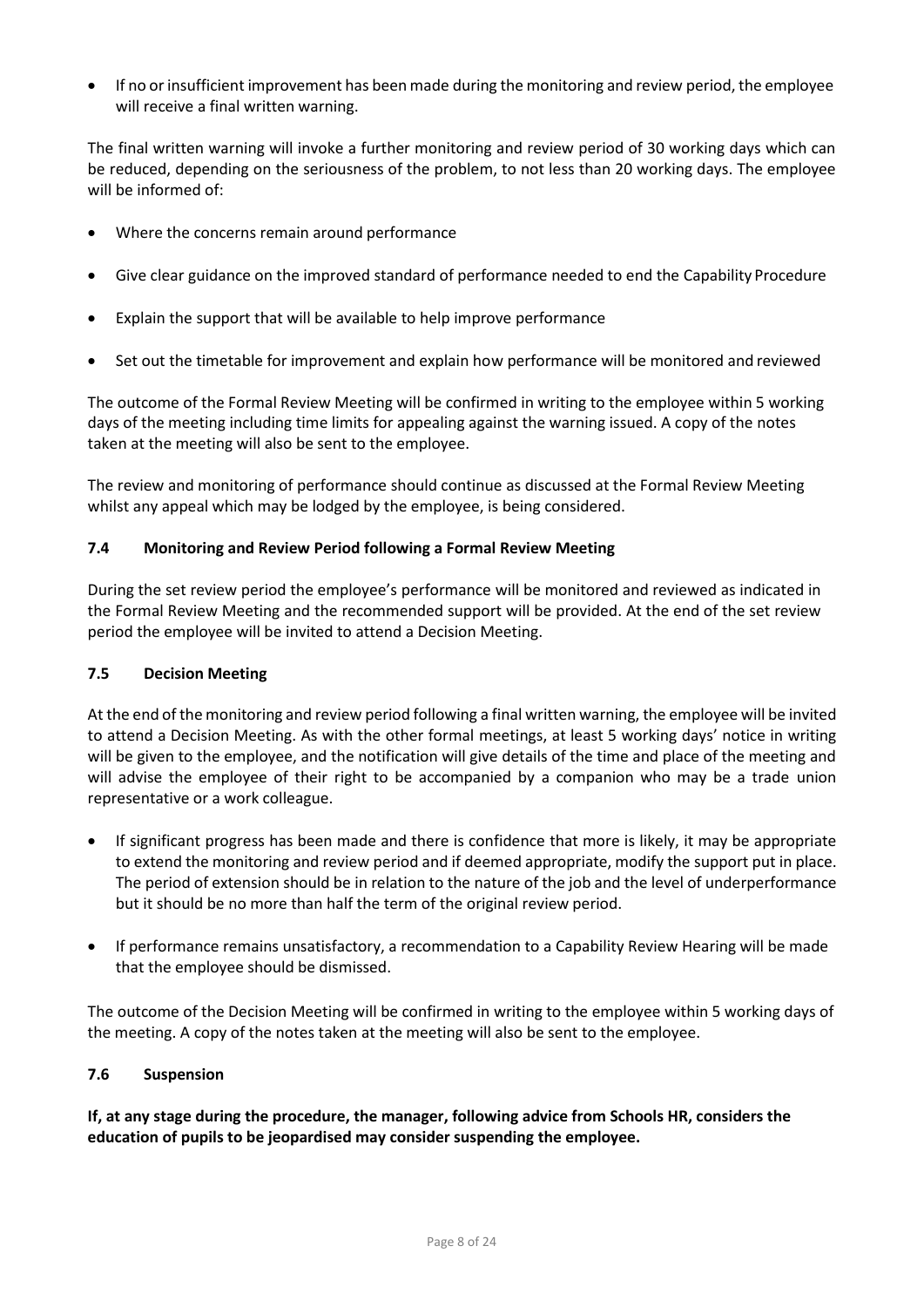**Suspension would be decided by the headteacher or Chair of Governors, depending upon the status of the employee in question. Suspension should be a last resort and if possible should be avoided except where, in the considered opinion of the headteacher and professional advisers, the employee's continued presence would place the education of pupils in jeopardy.**

**The school may consider suspension following a Decision Meeting, where the decision is to recommend dismissal to a Governor panel at Capability Review Hearing, for the period until a Capability Review Hearing is convened.**

**Both the Headteacher and the Governing Body have authority to suspend an employee but only the Governing Body has the authority to end a suspension.**

**The employee will be notified in writing of the suspension giving reasons for the suspension.**

# **7.7 Stage 3 - Capability Review Hearing**

The Capability Review Hearing should consist of 3 governors and/or Trustees who have no previous involvement in the matter, and who are not staff governors, and ideally not parent governors

The employee will be informed in writing of the meeting. The employee will be given at least **10 working days' notice** of the meeting and will have the right to be accompanied by a representative who can be a trade union representative or a work colleague.

The letter will set out the reasons for the meeting, clearly detailing the poor performance and enclosing copies of relevant documentation e.g., outcome of the Formal Capability Meeting, Formal Review Meeting and Decision Meeting, and outcomes of any appeals to these meetings, action plans, notes from the monitoring and review, details of the support provided, job description etc. A copy of the documentation should also be sent to the Capability Review Hearing Panel and the HR Adviser.

The Headteacher will present the information on the poor performance including information on the nature of the job, specific examples of poor performance against the standards of performance set and the measures taken to date to improve performance.

The employee will have the opportunity to respond to the information provided by the Headteacher and present any further relevant information to include mitigation.

The Capability Review Hearing Panel may ask questions of the Headteacher and employee and seek advice from appropriate sources prior to reaching a decision. The Capability Review Hearing Panel may choose to adjourn to consider the information presented or to seek further information. Where further information is provided, both parties will have the opportunity to comment.

When considering possible outcomes of the Capability Review Hearing the Panel may wish to consider the following: -

- Nature and level of the job
- Level of incapability and the impact on the job
- Impact upon pupils, the department and school
- Level of improvement achieved and whether this is sufficient
- Actions taken to date to resolve the difficulties and whether these were sufficient
- A pattern where capability remains satisfactory throughout previous review periods only to lapse soon afterwards.
- Any other relevant factors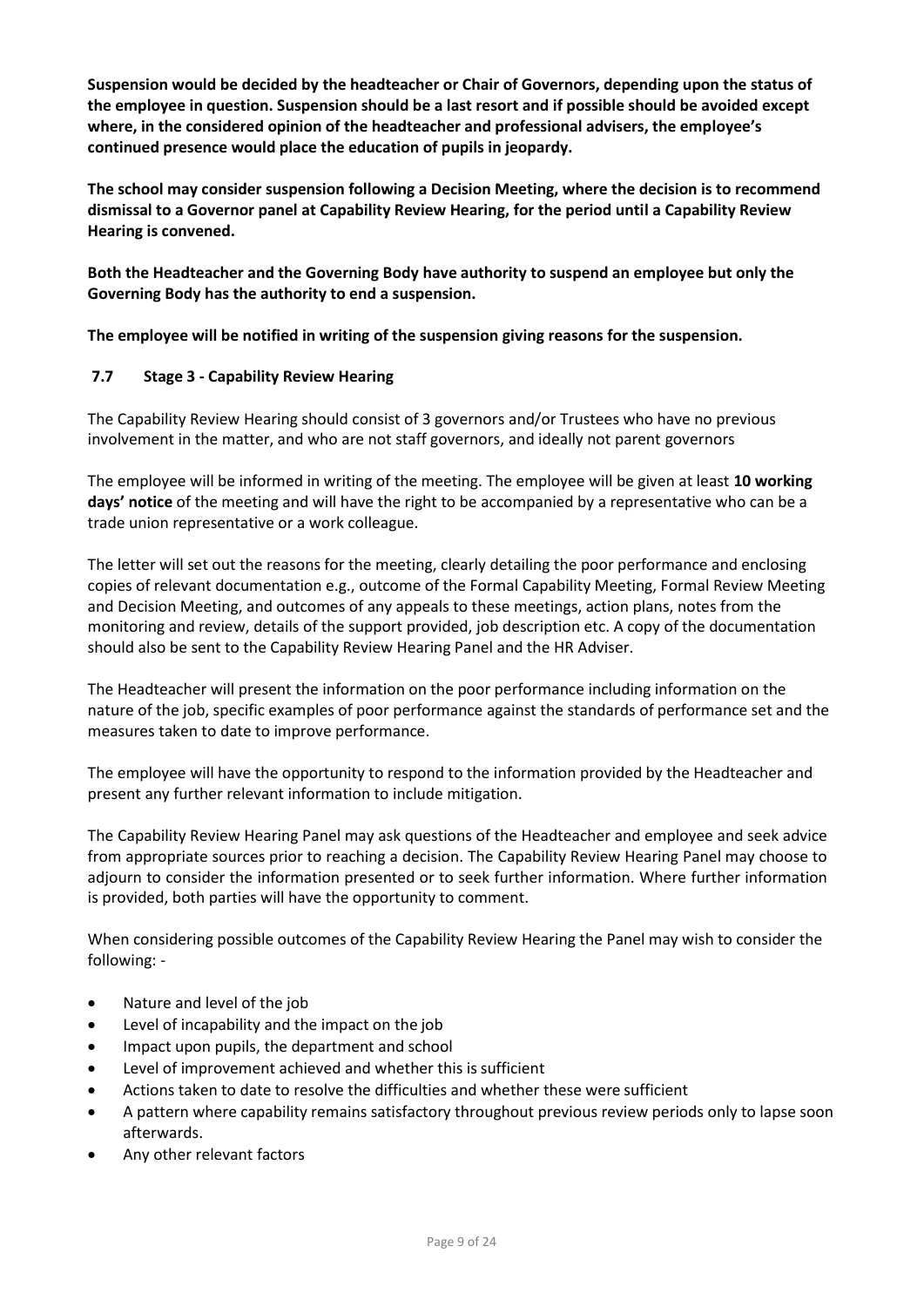A possible outcome of the Capability Review Hearing could be to: -

- Allow a further opportunity for the employee to reach the standard required indicating what support needs to be given, which has not already been provided, to help achieve this
- Redeployment/Transfer to an alternative post
- **Demotion**
- Dismissal (this will be with paid contractual notice)

The decision should be confirmed to the employee in writing **within 5 working days** of the Capability Review Hearing. The employee should be notified of their right to appeal. A copy of the notes taken at the Hearing will also be sent to the employee.

# **7.8 Notice Periods**

The period of notice for support staff is one week's pay for each year of service in the post up to a maximum of 12 weeks. The notice period starts from the date when the employee is informed that they are to be dismissed. This will invariably be at the Capability Review Hearing.

The period of notice for teachers must be as stated in the Conditions of Service for School Teachers (Burgundy Book). Notice to terminate employment must be given by the given dates (by  $31<sup>st</sup>$  October to end employment on 31st December, by 28<sup>th</sup> February to end employment on 30<sup>th</sup> April and by 31st May to end employment on 31<sup>st</sup> August) and notice pay will be to the end of that term. Teachers who have over 8 years' continuous employment are entitled to longer notice based on their total continuous service, which is calculated based on 1 week for every complete year of service up to a maximum of 12 weeks.

# **7.9 Appeal Hearing**

An employee has the right to appeal against a warning given following the Formal Capability Meeting and Final Review Meeting, or the decision taken at the Capability Review Hearing. If an employee wishes to appeal they must submit their appeal in writing within **10 working days** of receipt of the letter notifying them of the warning or the decision of the Capability Review Hearing. The employee must state in the letter their grounds for appeal which can be: -

- The severity of the action and/or
- The finding of the Formal Capability Meeting/Formal Review Meeting/Capability Review Hearing on a point of fact and/or
- A failure to adhere to agreed procedure

An Appeal Hearing should be held within 6 working weeks following receipt of the appeal letter from the employee. The employee should be informed in writing of the Appeal Hearing and given at least **10 working days' notice** of the meeting. The employee will be entitled to be accompanied by a representative who can be a trade union representative or a work colleague.

The Appeal Hearing Panel will consist of 3 governors and/or Trustees who have had no previous involvement in the case and who are not staff and, ideally, not parent governors.

The Chair of the Capability Review Hearing Panel should complete a management statement detailing the decision taken and reasons, and deal with issues raised in the appeal statement. This should be sent to the employee ideally with the letter informing them of the Appeal Hearing together with documentation from the Capability Review Hearing. A copy of the documentation should also be sent at the same time to the Appeal Hearing Panel and the HR Adviser.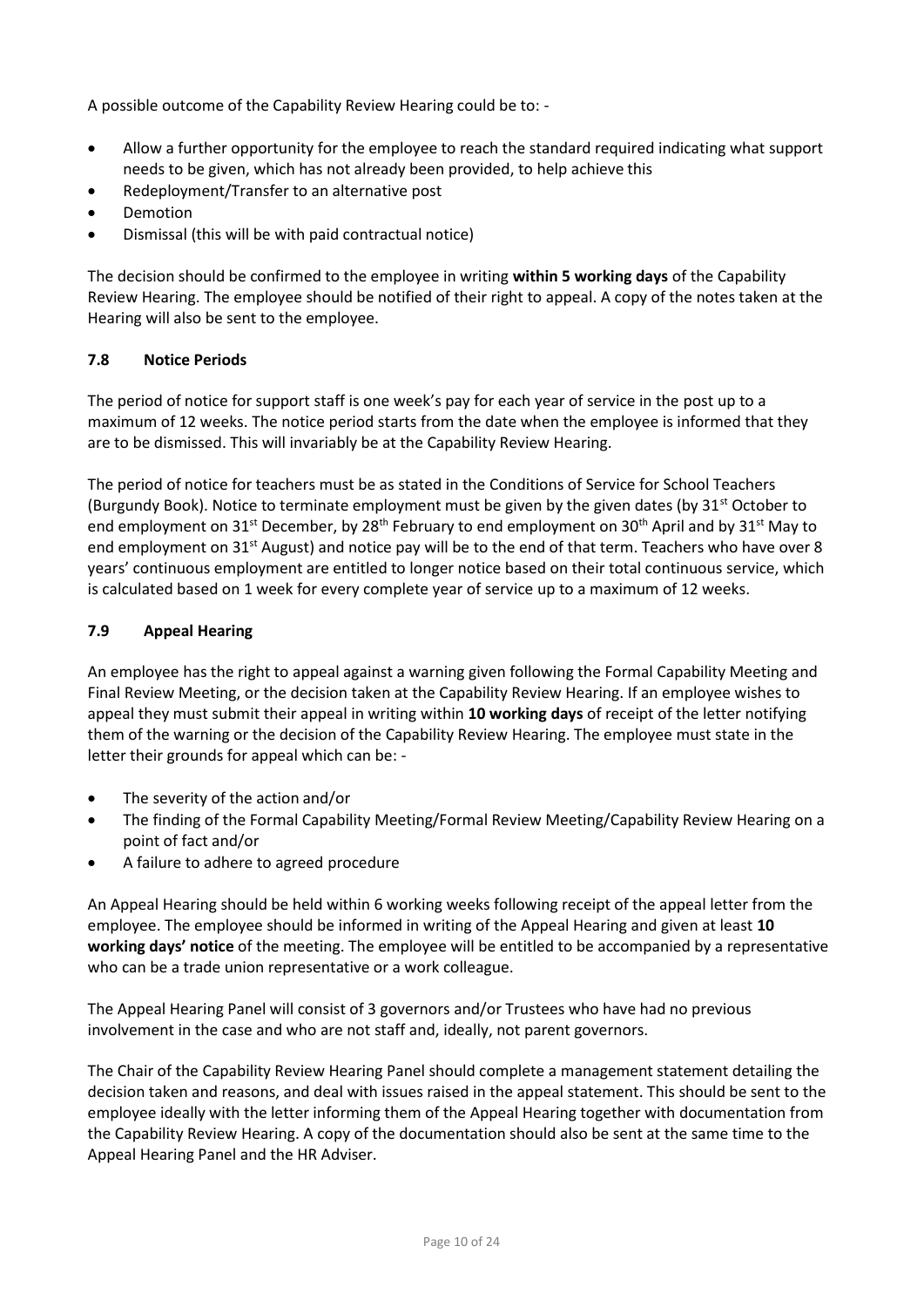The procedure to be followed at the Appeal Hearing is the same as the Capability Review Hearing but with the employee or their representative presenting the case first.

The outcome of the Appeal Hearing may include the following: -

- Uphold the appeal and dismiss the decision taken at Capability Review Hearing
- Substitute a less severe level of action as defined under the Capability Review Hearing outcomes
- Dismiss the appeal and uphold the decision taken at the Capability Review Hearing
- Any other appropriate action, in consultation with the school's HR Adviser.

## **8. Reverting to the Performance Appraisal/Management Process from Capability**

The Capability Procedure will end if the Headteacher is satisfied that the employee is at the desired standard of performance and the appraisal/performance management process will recommence. Warnings within the Capability Procedure are time limited e.g., 12 months for a written warning and two years for a final written warning. Where a warning has been issued and there are further concerns around the employee's performance within the period of warning, Section 6 of the procedure must be followed before reverting to the formal Capability procedure. Where this is the case, it is expected that the next stage of the Capability Procedure will apply. For example, if the process ended previously at Stage 1 – Formal Capability Meeting, then you would proceed to Stage 2 – Formal Review Meeting when returning to the formal Capability Procedure within the period of the warning.

## **9. Grievances**

Where a member of staff raises a grievance during the Capability Procedure, the procedure may be temporarily suspended to deal with the grievance. Where the grievance and capability issues are related it may be appropriate to deal with both issues at the Capability meetings.

#### **10. Sickness Absence**

If long term sickness absence appears to have been triggered by the formal action taken under the Capability Procedure, the matter will be dealt with in accordance with the school's Managing Attendance Procedure. In some cases, it may be appropriate for monitoring and/or formal procedures to continue during a period of sickness absence.

## **11. Employment References to Prospective Employers**

## **11.1 Teachers**

Under The School Staffing (England) (Amendment) Regulations 2012 a school must pass on to a prospective employer, on request, information about whether a teacher is or has been subject to capability in the preceding two years. The information provided should include written details of the concerns which gave rise to this, the duration of the proceedings and their outcome.

It is considered that this will prevent the recycling of poor teachers from school to school.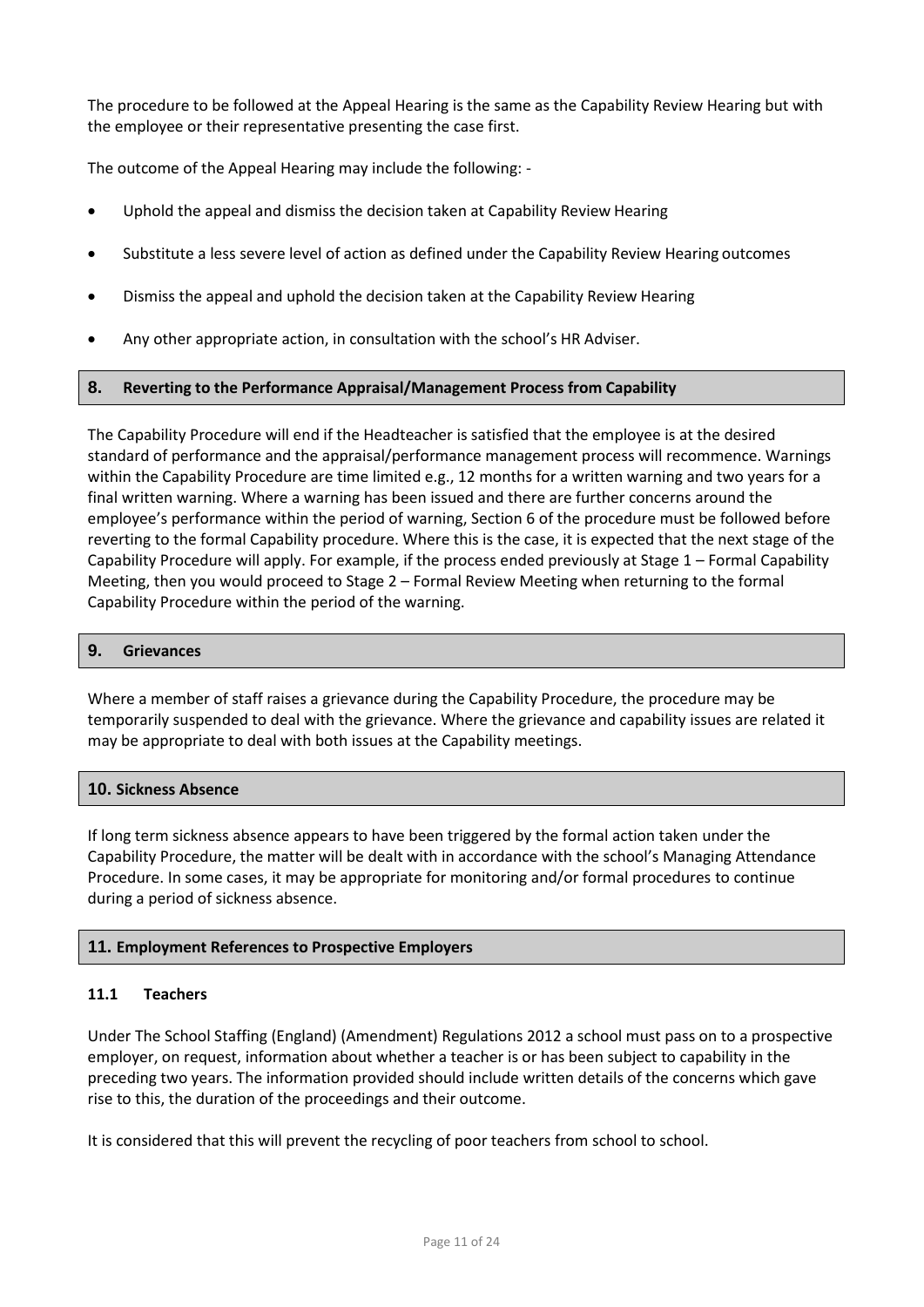# **11.2 Support Staff**

When the school is providing a reference to a prospective employer on behalf of an employee, the reference should only disclose details of capability issues if the employee is undergoing capability procedures at the time of writing the reference. Where the employee has previously undergone capability procedures but the issue has been resolved at the time of writing the reference, this should not be disclosed in the reference unless there is an unspent warning on the employee's file which has been issued relating to capability.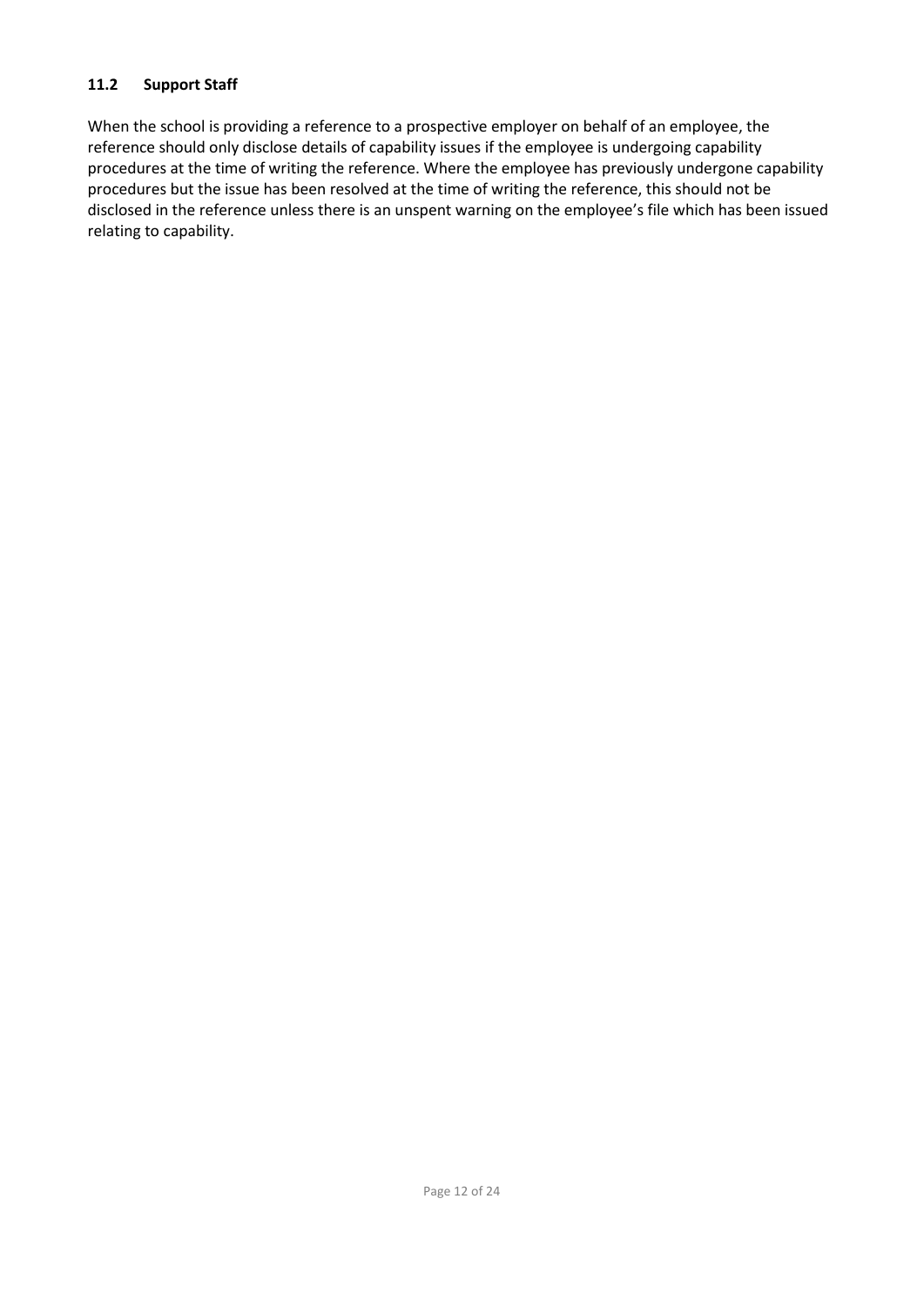

serious and that the work of the employee is having a serious effect on the school's overall performance and/or is seriously **\*The review period following a Final Written Warning can be reduced to 20 working days where the concerns are significantly jeopardising the children's education**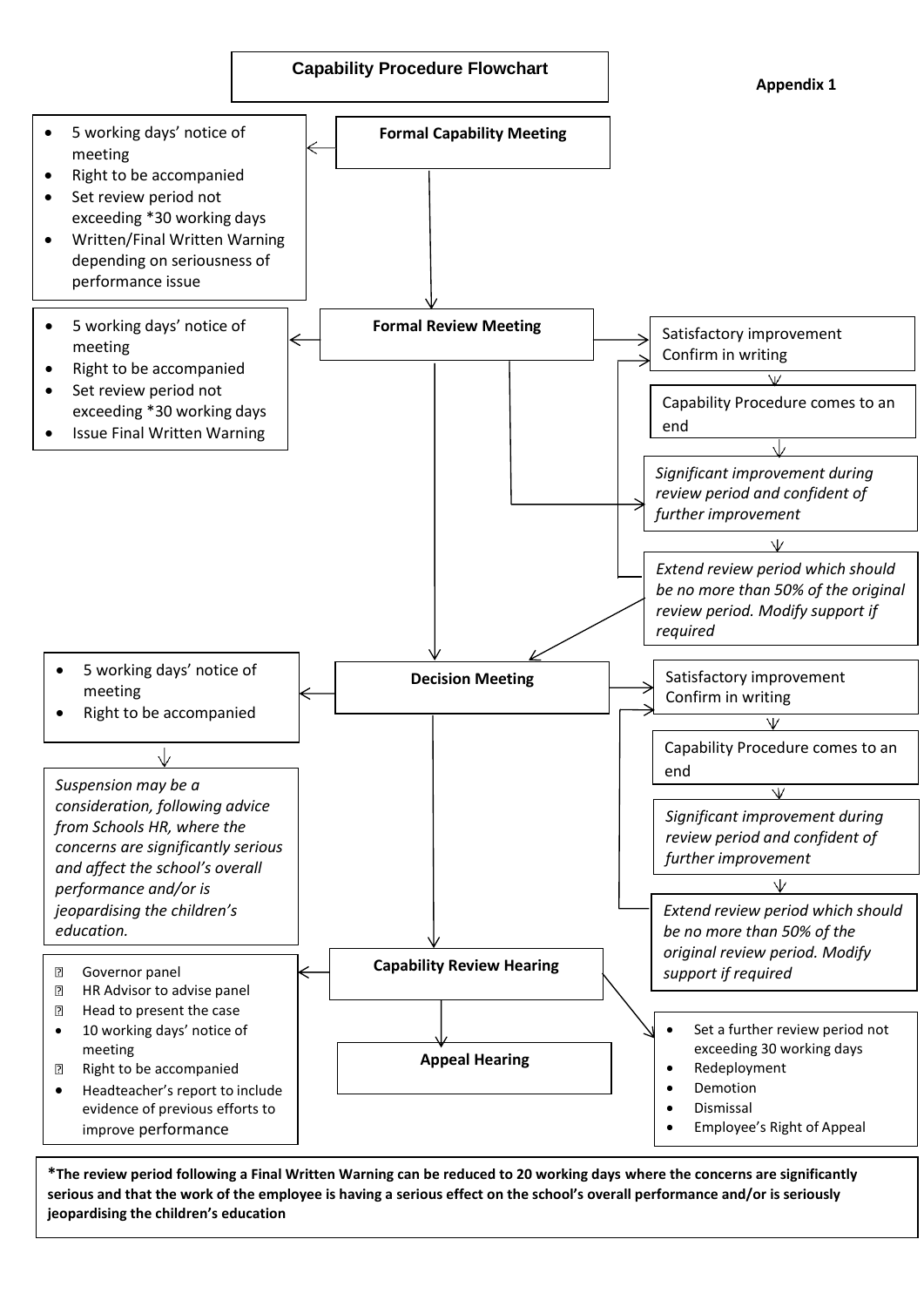## **Model Letter: Notification of Formal Capability Meeting**

Dear

# **Formal Capability Meeting**

In accordance with the Trust's Capability Procedure, I would like you to attend a meeting with me on (date) at (time) in (place) to discuss the concerns about your performance which are detailed below and explore ways in which the school may be able to support you in reaching the required standard in the areas identified.

*State clearly the areas of concern here* 

| 1. |  |  |  |
|----|--|--|--|
| 2. |  |  |  |
| 3. |  |  |  |
| 4. |  |  |  |

I attach copies of evidence from the Feedback stage of the *Performance Appraisal/Management Procedure*  which will be considered at the meeting. These include (*list what is being attached e.g., the objectives and support plan agreed for the Feedback stage, notes from review meetings, observations, details of support provided etc).*

At the meeting you have will have the opportunity to present your case and any acceptable reasons in response to the allegation of poor performance.

If during the meeting there is evidence that the poor performance is due to wilful carelessness or negligence on your part, the meeting will be adjourned and the matter will be dealt with in accordance with the school's Disciplinary Procedure.

You have the right to be accompanied to the meeting by a trade union representative or a work colleague. It is your responsibility to arrange for a representative to accompany you to the meeting and to arrange for them to have a copy of the paperwork.

I enclose a copy of the Capability Procedure for your information.

I appreciate that this may be an anxious time for you and would like to inform you that the school's free employee counselling service is available if you require support at this time. You can contact them on *(insert contact details) and/or I enclose a leaflet….*

Please inform me directly if you require any clarification about the process.

Yours sincerely,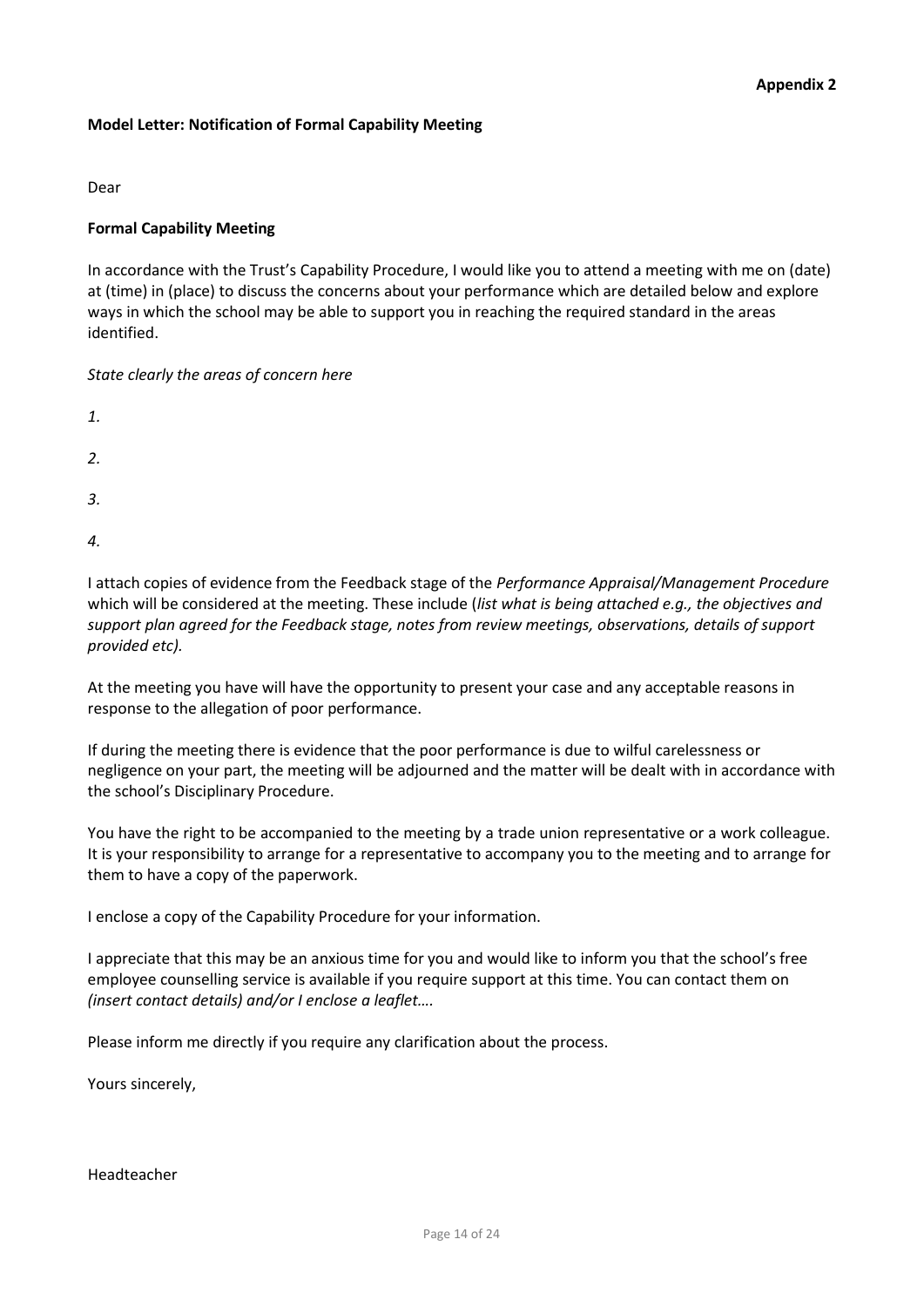# **Model Letter: Notification of Outcome of Formal Capability Meeting**

Dear

# **Outcome of Formal Capability Meeting**

I refer to the Formal Capability Meeting held on *(date)* and write to confirm the outcome.

We discussed the areas of concern in your performance which are as below:

1.

2.

- 3.
- 4.

You explained that *(insert any explanation that the employee gave about their perception of their own performance and any reasons given for the performance issues raised)*

After full consideration of the points raised, it was agreed that the following action will be taken in an attempt to *resolve these difficulties/assist you to reach the required standard*: -

*(insert details of constructive action to be taken by the manager and/or employee to address the performance issues i.e., details of performance standard to be achieved, type of support which will be provided by the school and the areas in which this support will be provided, frequency of review meetings during the review period etc.)*

A review period of (enter number of working day for review period) is being set from *(date of meeting*) and your performance will be reviewed at a Formal Review Meeting on (date).

In view of the poor performance it is my decision that you should receive a written warning to remain on your record for 12 months. I must inform you that if you fail to achieve the required standard and the matter was to progress to the Capability Review Hearing stage consideration will be given to your dismissal on the grounds of capability.

I attach a copy of the notes of the meeting for your information.

You have the right to appeal against the written warning in accordance with the School's Capability Procedure. If you wish to appeal, you must submit a written statement of appeal to me within 10 working days of receipt of this letter. The letter should clearly state the grounds of the appeal, which should be based on any or all the following:

- The severity of the action and/or
- The finding of the Formal Capability Meeting on a point of fact and/or
- A failure to adhere to agreed procedure

Any appeal will be heard by an Appeal Panel of three Governors.

Headteacher Yours sincerely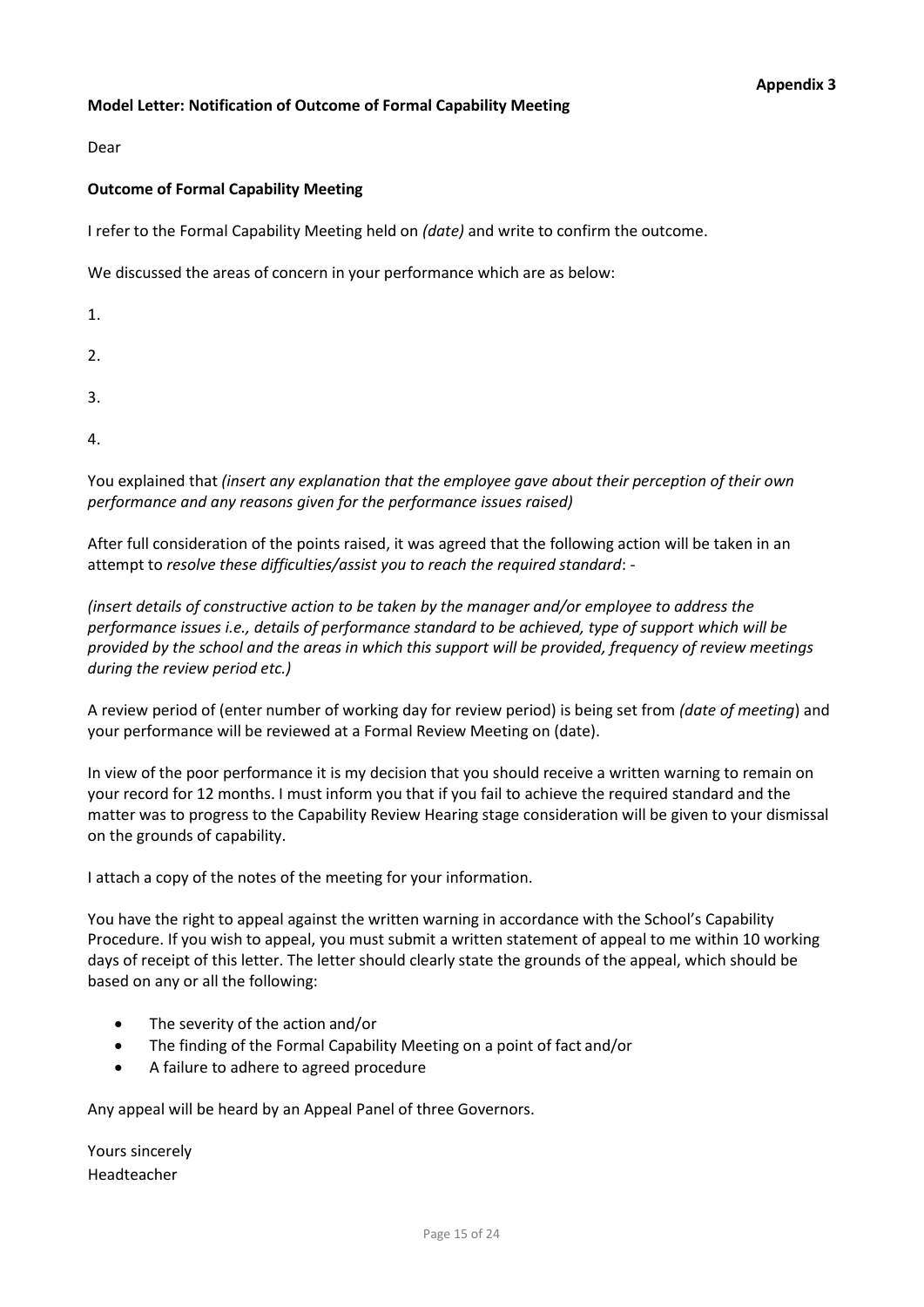# **Model Letter – Notification of Formal Review Meeting**

Dear

# **Formal Review Meeting**

I would like you to attend a Formal Review Meeting on (date) at (time) in (Venue). The purpose of this meeting is to review your performance over the 30 working day review period agreed at the Formal Capability Meeting on (date).

I attach written evidence obtained during the review period for consideration at the meeting and this includes:

# *(List supporting evidence to be considered at the meeting)*

You have the right to be accompanied to the meeting by a trade union representative or a work colleague. It is your responsibility to arrange for a representative to accompany you to the meeting and for them to have a copy of the paperwork.

I appreciate that this may be an anxious time for you and would like to inform you that the school's free employee counselling service is available if you require support at this time. You can contact them on *(insert contact details) and/or I enclose a leaflet.*

Please inform me directly if you require any clarification about the process.

Yours sincerely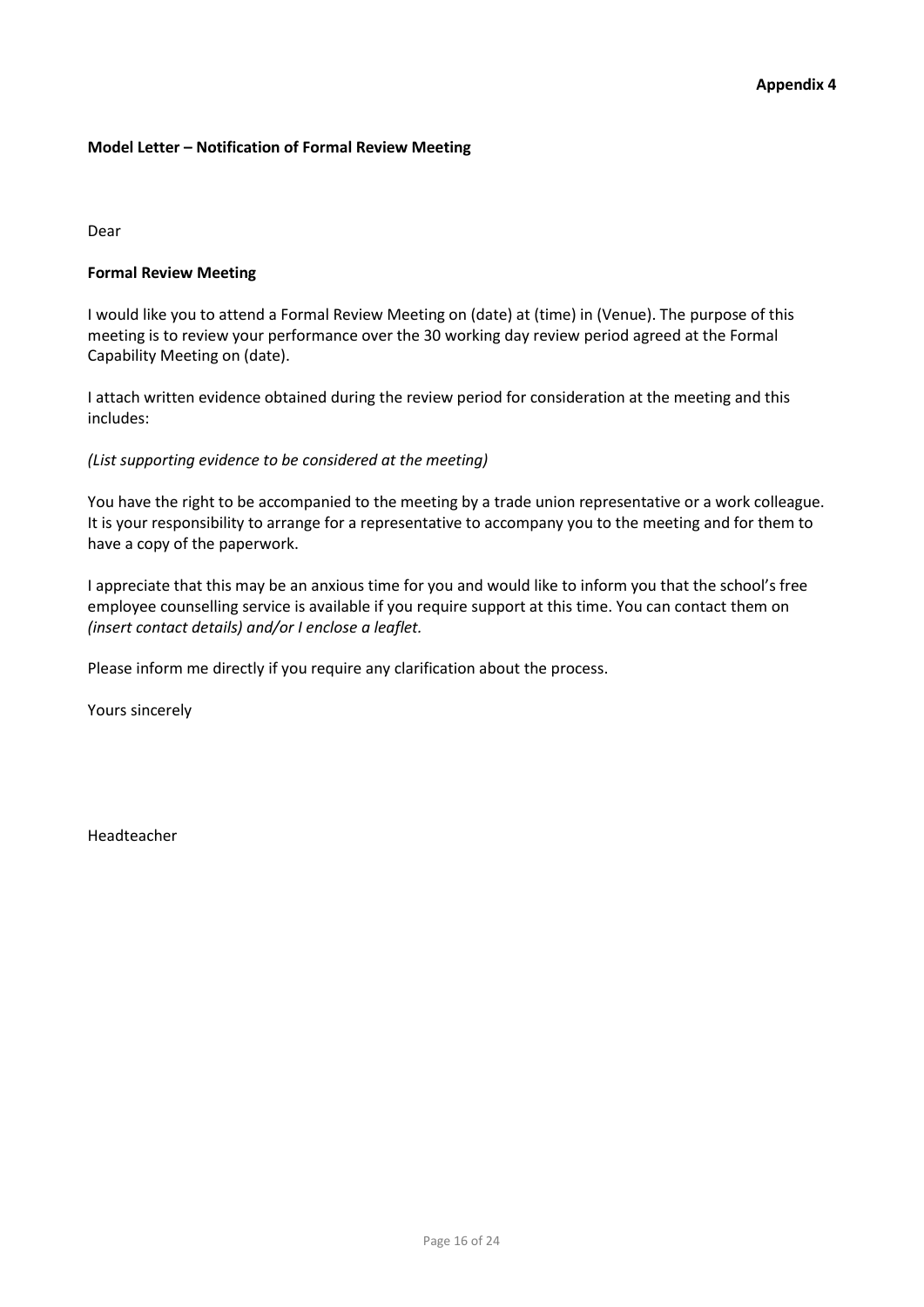# **Model Letter - Notification of Outcome of Formal Review Meeting (insufficient improvement)**

Dear

## **Outcome of Formal Review Meeting**

I refer to the Formal Review Meeting on (date) and write to confirm the outcome.

Following the meeting and review of the evidence obtained during the set review period I must inform you that there has been no/insufficient improvement in your performance.

# *Points discussed should be entered here around how the previous review period has gone*

In view of no/insufficient improvement achieved, it is my decision that you should receive a final written warning to remain on your record for 2 years.

This invokes a further review period of 30 working days to be set and your performance will be reviewed at a Decision Meeting to be held on (date).

During the review period *(insert details of constructive action to be taken by the manager and/or employee to address the performance issues i.e., details of performance standard to be achieved, type of support which will be provided by the school and the areas in which this support will be provided, frequency of review meetings during the review period etc.)*

I must inform you that if you fail to achieve the required standard and the matter was to progress to Capability Review Hearing, consideration will be given to your dismissal on the grounds of capability.

I attach a copy of the notes of the meeting for your information.

You have the right to appeal against the final written warning in accordance with the School's Capability Procedure. If you wish to appeal, you must submit a written statement of appeal to me within 10 working days of receipt of this letter. The letter should clearly state the grounds of the appeal, which should be based on any or all the following:

- The severity of the action and/or
- The finding of the Formal Capability Meeting on a point of fact and/or
- A failure to adhere to agreed procedure

Any appeal will be heard by an Appeal Panel of three governors.

Yours sincerely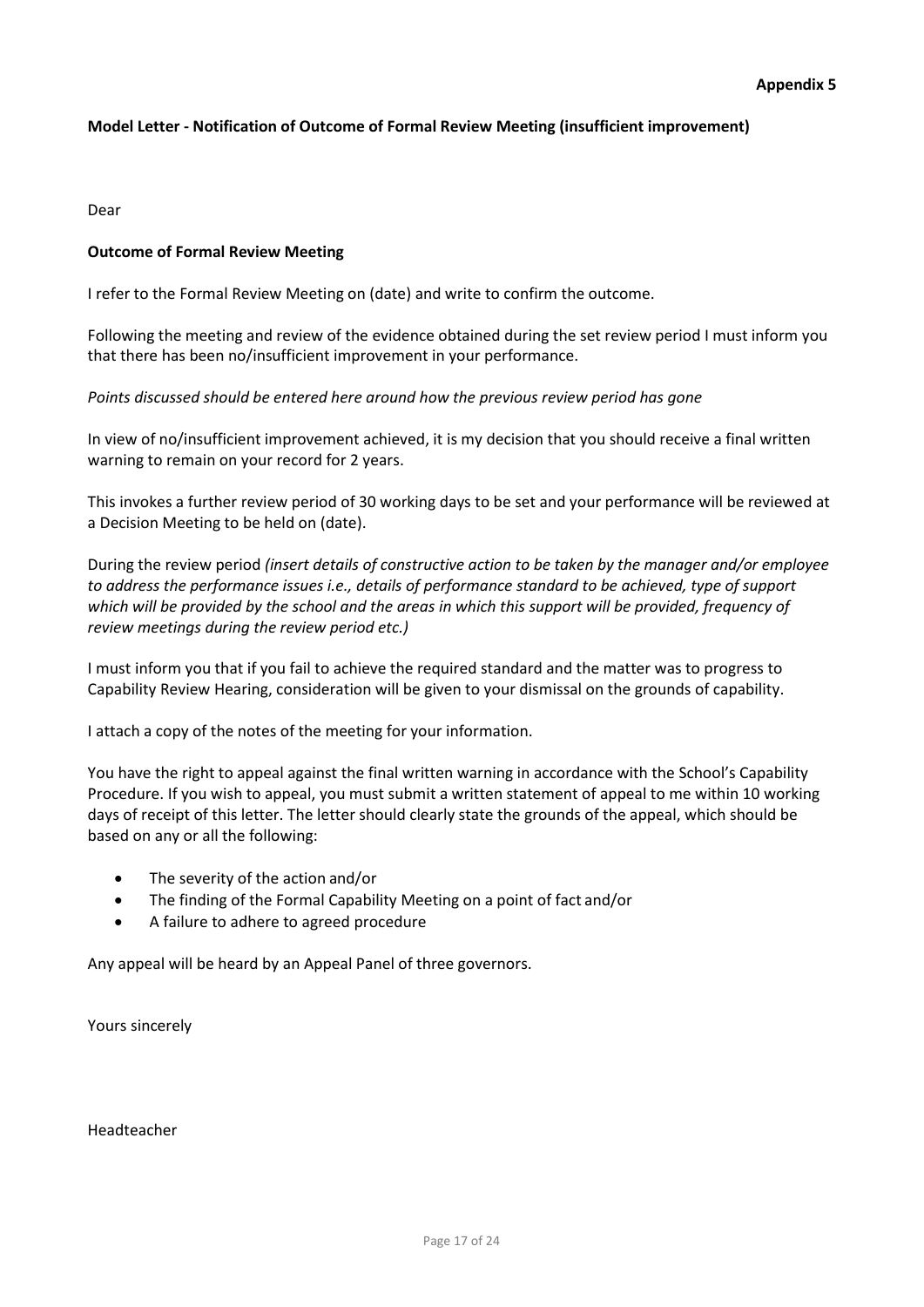# **Model Letter – Notification of Decision Meeting**

Dear

# **Decision Meeting**

I would like you to attend a Decision Meeting on (date) at (time) in (Venue). The purpose of this meeting is to review your performance over the 30 working day review period agreed at the Formal Review Meeting on (date).

I attach written evidence obtained during the review period for consideration at the meeting and this includes:

*(List supporting evidence to be considered at the meeting)*

You have the right to be accompanied to the meeting by a trade union representative or a work colleague.

I appreciate that this may be an anxious time for you and would like to inform you that the school's free employee counselling service is available if you require support at this time. You can contact them on *(insert contact details) and/or I enclose a leaflet.*

Please inform me directly if you require any clarification about the process.

Yours sincerely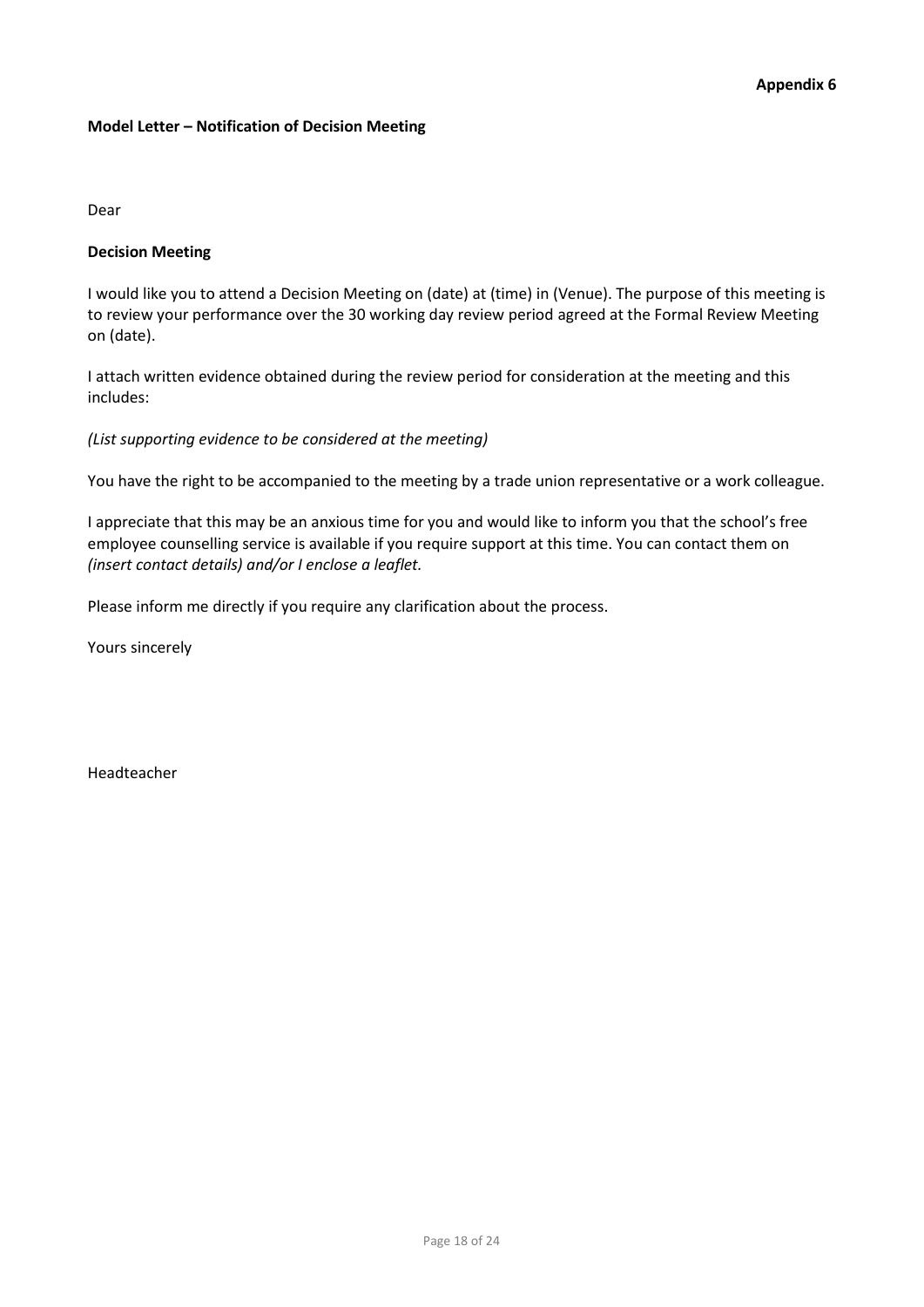# **Model Letter - Notification of Outcome of Decision Meeting (insufficient improvement)**

Dear

# **Outcome of Decision Meeting**

I refer to the Decision Meeting on (date) and write to confirm the outcome.

Following the meeting and review of the evidence obtained during the set review period I must inform you that there has been no/insufficient improvement in your performance.

# *Points discussed should be entered here around how the previous review period has gone*

In view of no/insufficient improvement achieved it is my decision that the matter should progress to the Capability Review Hearing stage where dismissal may be a consideration.

The Capability Review Hearing will be held in accordance with the school's Capability Procedure and you will be informed about the details once these have been finalised.

I attach a copy of the notes of the meeting for your information.

Yours sincerely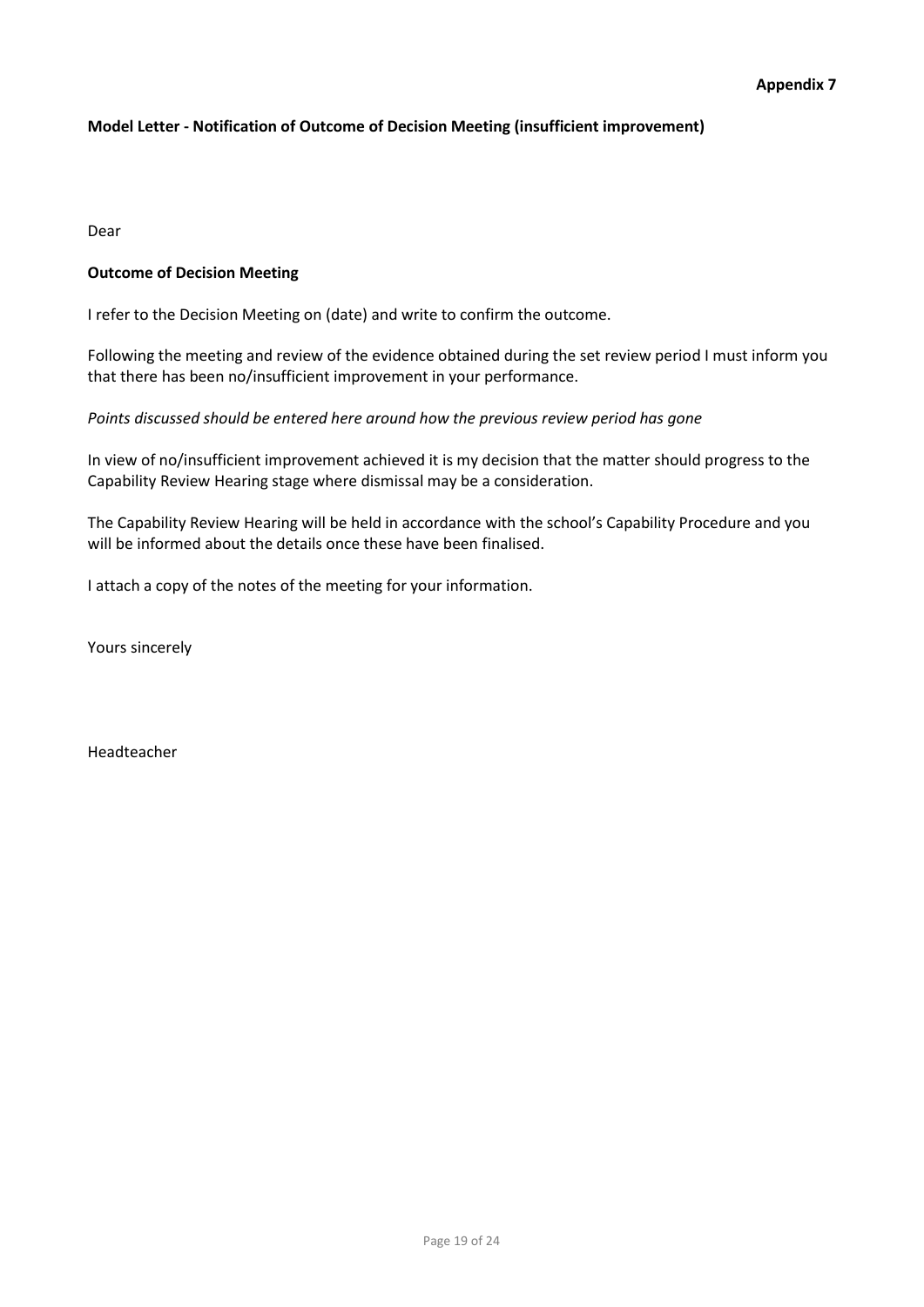# **Model Letter – Notification of Confirmation of Improvement in Performance**

Dear

Following the Formal Capability/Formal Review/Decision meeting on *(date)* to review your performance I am pleased to inform you that your performance has improved to the required standard and, consequently, I do not intend to take any further action under the Capability Procedure.

Your performance will revert to being managed under the school's Performance Appraisal/Management Procedure.

I must inform you that should any further problems in your work performance arise further action under the Capability procedure may be necessary.

I would like to congratulate you on the effort you have put in to improve the standard of your work in the areas specified. I hope that you will be able to sustain this improvement and would encourage you to seek help immediately should you experience any problems with your work in the future.

I attach a copy of the notes of the meeting for your information.

Yours sincerely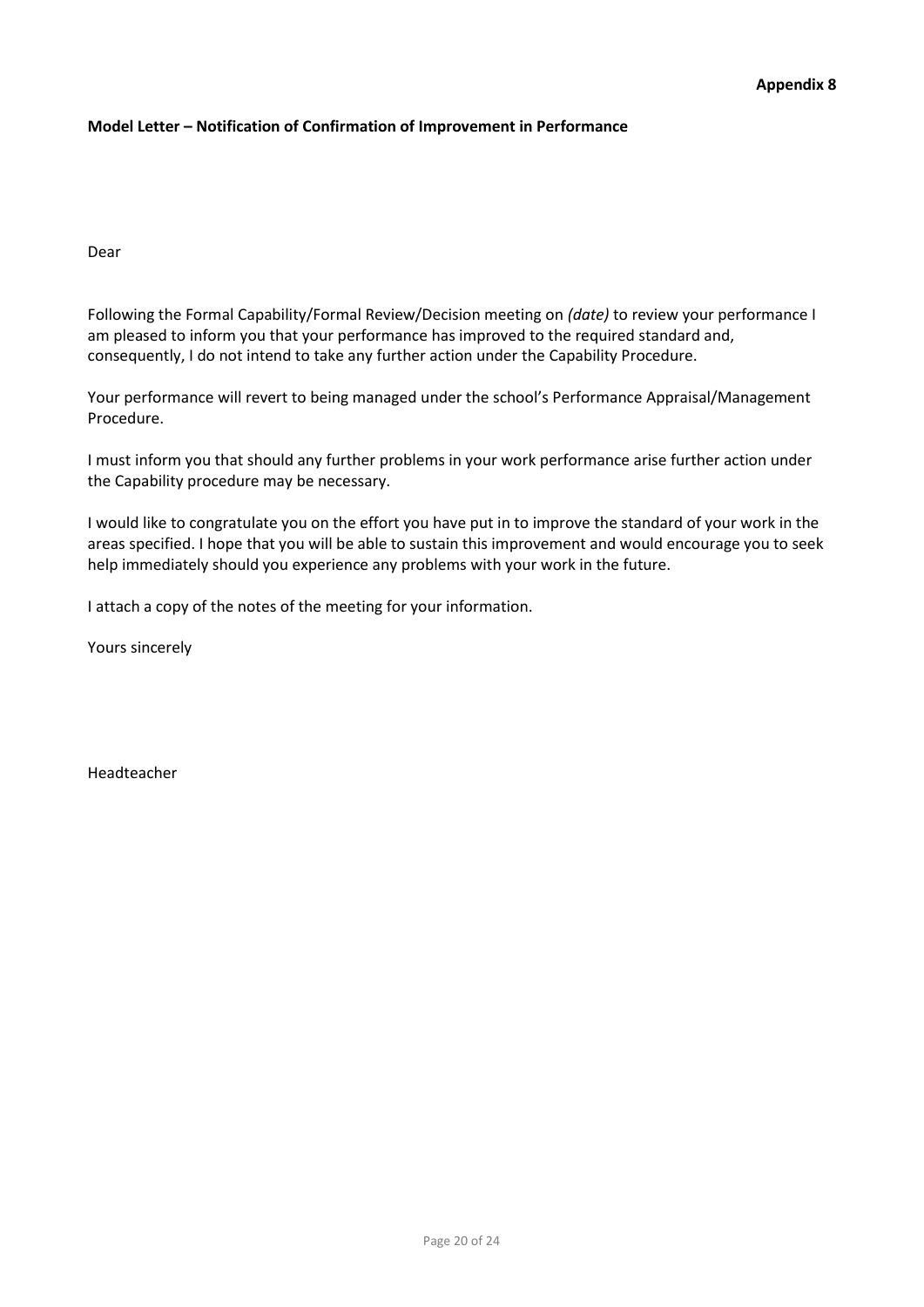# **Model Letter - Notification of Extension of Review Period Following Formal Capability/Formal Review/Decision Meeting**

Dear

I refer to the Formal Capability/Formal Review/Decision meeting held on *(date)* when your performance at work was discussed.

I am very pleased to confirm that you have achieved the expected standard of performance in the following areas: -

*(state the areas where the expected performance standards have been achieved)*

I would like to congratulate you on the effort you have put in to achieving the required standard in the areas specified.

However, as discussed, concerns remain in respect of the following: -

*(state here the areas of concern which remain, these should be very specific detailing in what way performance standards have not reached so that the employee is left in no doubt)*

You explained that *(insert any explanation that the employee gave about their perception of their own performance and any reasons given for the performance issues raised)*

After full consideration of the points raised, it was agreed that the following action would be taken in an attempt to resolve *these difficulties/assist you to reach the required standard*:-

*(insert details of constructive action to be taken by the manager and/or employee to address the performance issues i.e., details of performance standard to be achieved, type of support which will be provided by the school and the areas in which this support will be provided, frequency of review meetings during the review period etc.)*

In the circumstances the current review period will be extended by a further *(number of working days, this should be no more than half the original review period)* days to enable you to achieve the expected standard in the area(s) specified. Therefore, a Formal Review Meeting/Decision Meeting to consider your performance will be held on *(date).*

I must inform you that if you fail to achieve the required standard and the matter was to progress to the Capability Review Hearing, consideration will be given to your dismissal on the grounds of capability.

I attach a copy of the notes of the meeting for your information.

Yours sincerely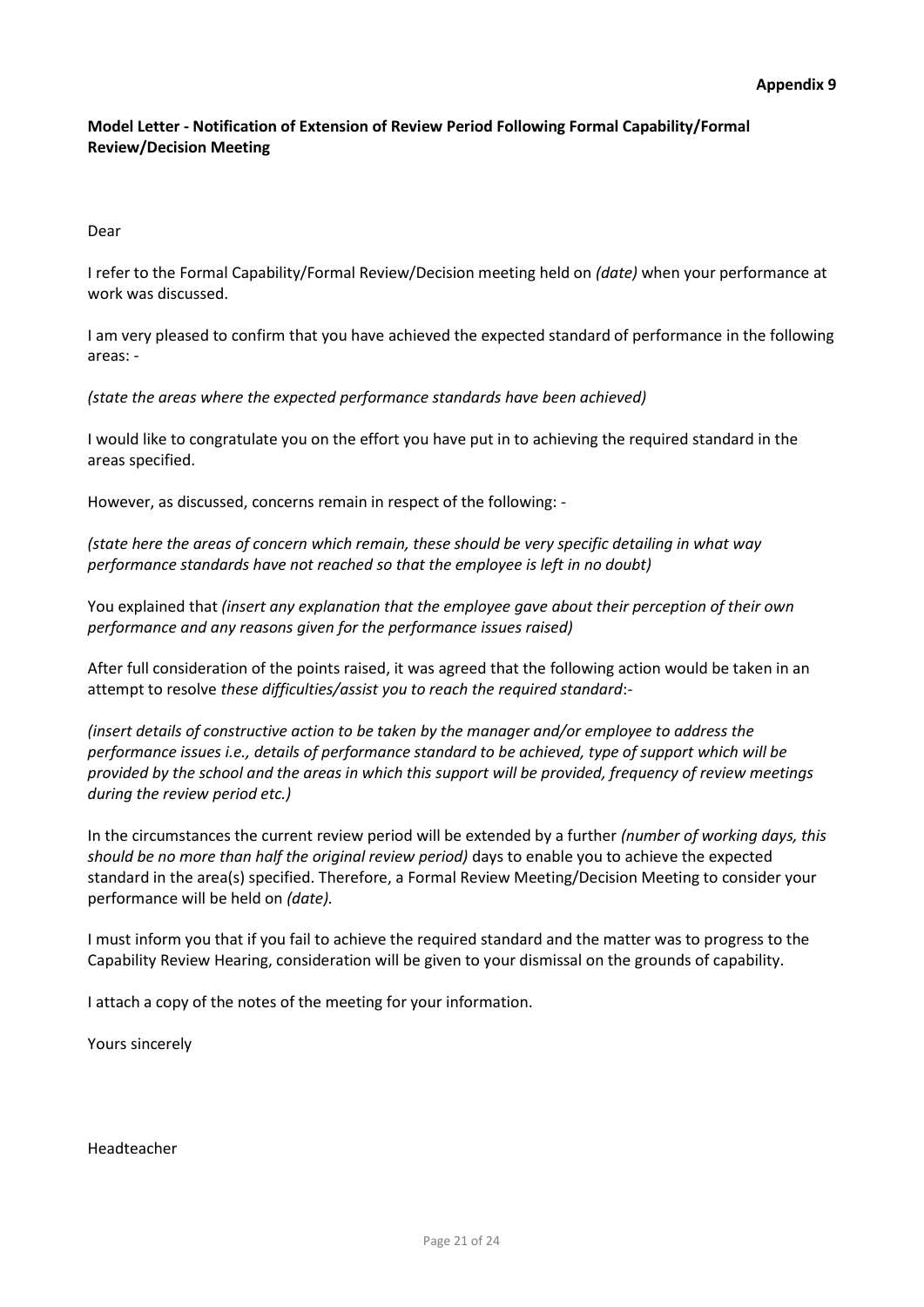#### Dear

I am writing to confirm the decision taken under the Schools' Capability Procedure to suspend you from work with effect from...................until further notice. Your suspension is without prejudice and on full pay.

The reason for your suspension *is to facilitate a full investigation into the allegation of poor performance (state details of poor performance)/is that your poor performance at work is considered to jeopardise the education of pupils and will be until a Capability Review Hearing is convened to consider your continued employment at the school.*

It is expected that the investigation will be concluded by (*enter date*) / *It is expected that the Capability Review Hearing will be convened by (enter date).* However, if due to unforeseen circumstances, it has not been possible to *complete the investigation / convene the Capability Review Hearing* by the given date, you will be informed of any extension to your suspension.

Please do not return to the school unless it is with my express agreement.

The decision to suspend will be reviewed regularly and may be reconsidered at any time in the light of new evidence during the investigation. As suspension can be lifted at any time, during this time you are regarded as being available for work or to attend for any other reason.

Following the investigation, if it is considered that you have a case to answer, the *School's Disciplinary Procedure/School's Capability Procedure* will be followed and you will be notified accordingly.

(Name of designated person) will be your designated point of contact at the school during the period that you are away from the school. He/she will keep you informed of general activities and news at the school. If you wish to contact the school for any reason please telephone (name of designated person) on (insert telephone number). I must ask you not to contact any other member of staff, pupil at the school or any member of the Governing Body whilst the suspension is in force.

If you wish to collect any personal belongings at the school please contact (name of designated person) who will make the appropriate arrangements.

I appreciate that this will be a difficult time for you and would like to inform you that the school's free employee counselling service is available if you require support at this time. You can contact them on *(insert contact details) and/or I enclose a leaflet….*

Yours sincerely

Headteacher/Chair of Governors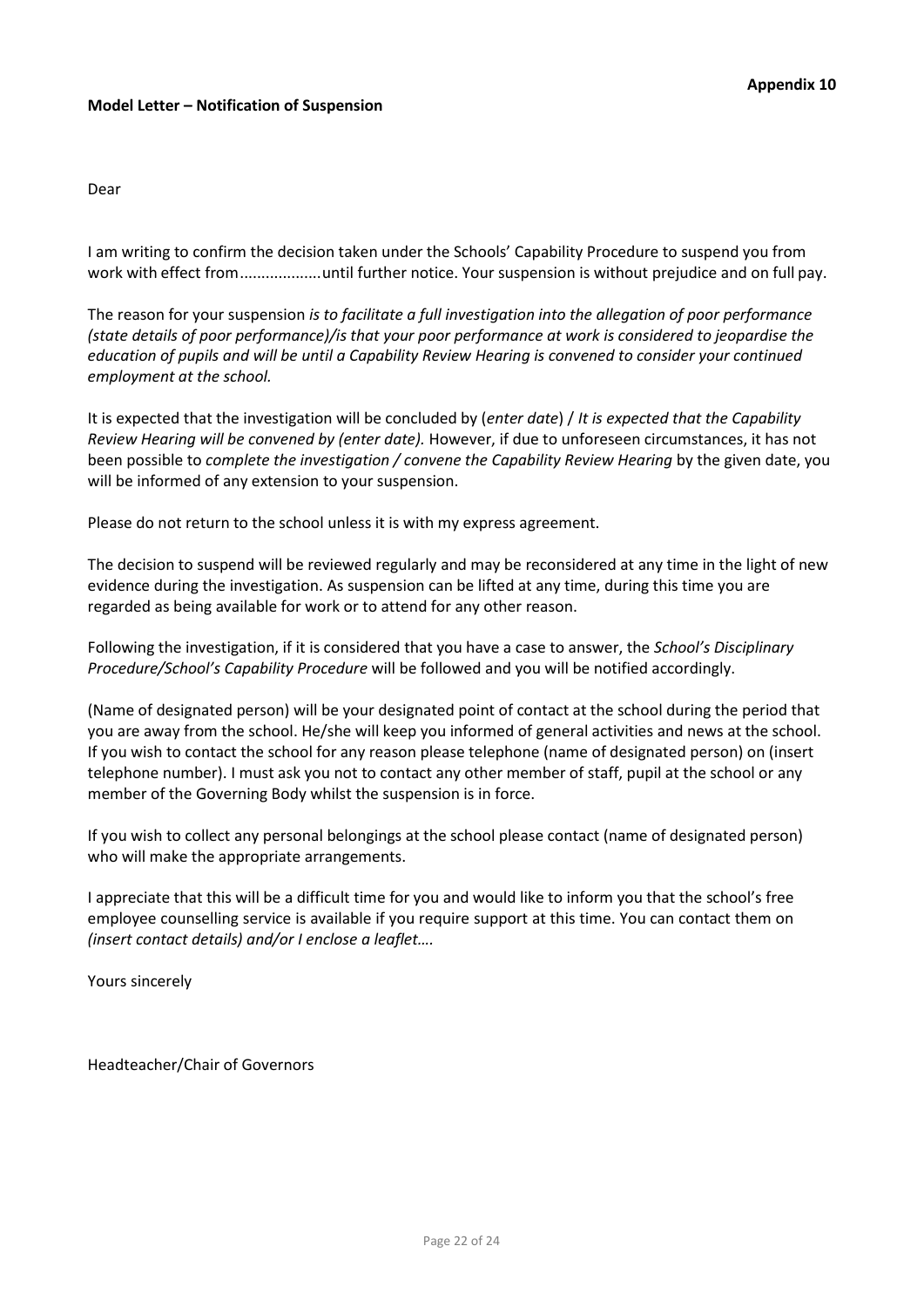# **Model Letter - Notification of Capability Review Hearing**

Dear

# **Capability Review Hearing**

I write to inform you that in accordance with the School's Capability Procedure you are required to attend a Capability Review Hearing in relation to your performance at work.

The Capability Review Hearing will be held on *(date)* at *(time)* at *(place).* The Capability Review Panel will consist of: -

# *List the names of the 3 governors*

The purpose of the Capability Review Hearing is to review your employment with the school as *(enter job title)* following unsatisfactory assessments of your capability for the post. The following areas have been identified where you have failed to reach the required standard.

(i)

(ii)

(iii)

The purpose of the Capability Review Hearing is also to confirm that all the appropriate procedures have been followed and that any proposed action is reasonable in all the circumstances. This will include that you have previously been advised that there will be consideration given to your dismissal if you do not meet the standards required for the post which you are employed to.

You have the right to be accompanied to the Hearing by a trade union representative or a work colleague. It is your responsibility to arrange for a representative to accompany you to the hearing.

I enclose the 'bundle of documents', which includes a copy of the school's Capability Procedure, for consideration at the Capability Review Hearing. It is your responsibility to arrange for your representative to have a copy of the paperwork.

I would be grateful if you could confirm your attendance as soon as possible. If you wish to submit any documentation to be considered at the Hearing please forward this no later than 3 working days before the Hearing.

I appreciate that this may be an anxious time for you and would like to inform you that the school's free employee counselling service is available if you require support at this time. You can contact them on *(insert contact details) and/or I enclose a leaflet….*

Yours sincerely

Chair of Governors